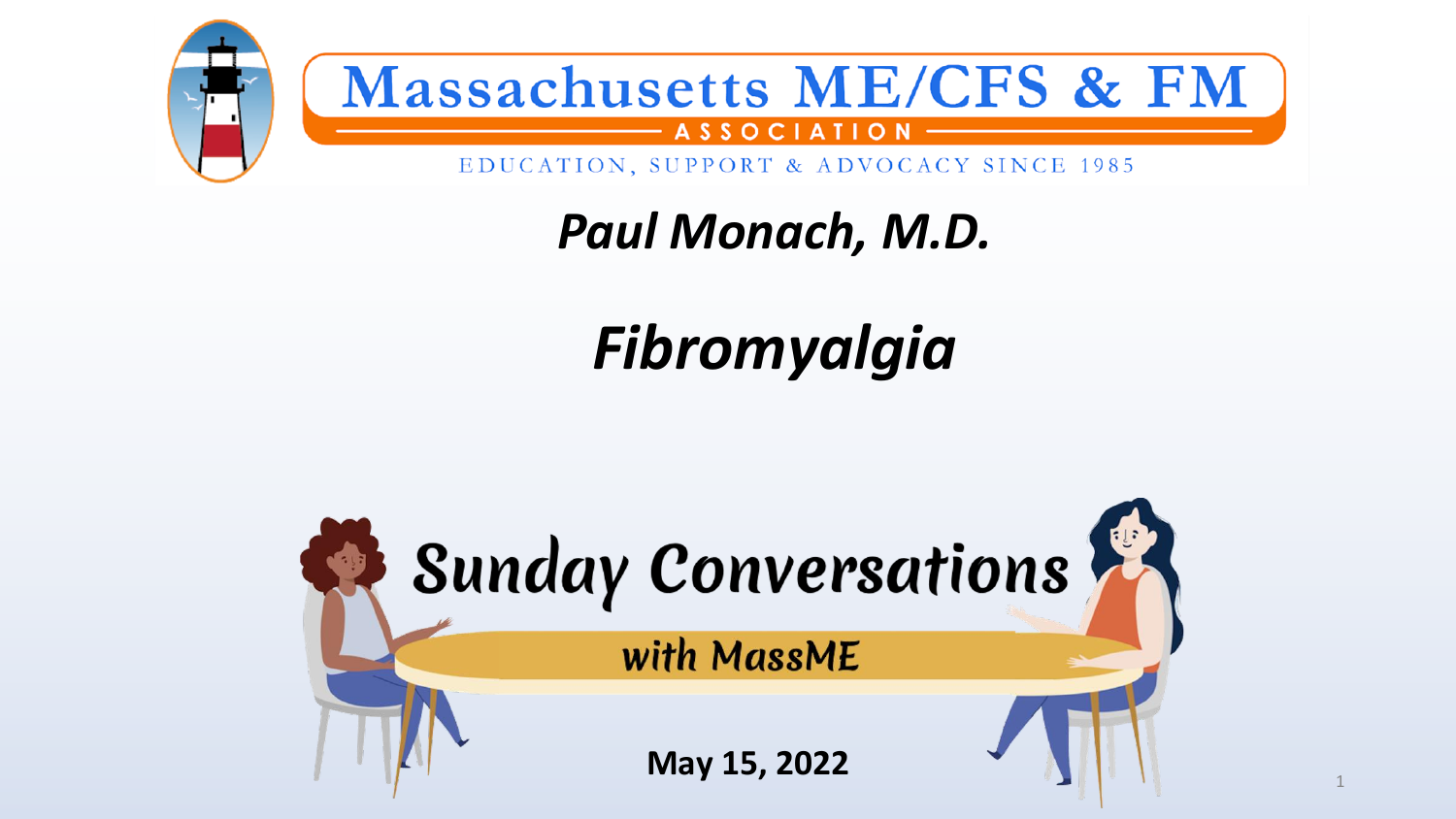### **Housekeeping**

- We respect your privacy
- Please stay muted
- Put questions/comments in the chat
- A recording of the main presentation and Q&A will be posted

*We cannot answer questions related to your personal or any specific, medical condition.*

*The information in this presentation is for educational purposes only. Please consult with your physician or other healthcare provider in matters pertaining to your medical care.*

*The presenters remarks are their own opinion, and do not represent the views or opinions of Massachusetts ME/CFS & FM Association.*

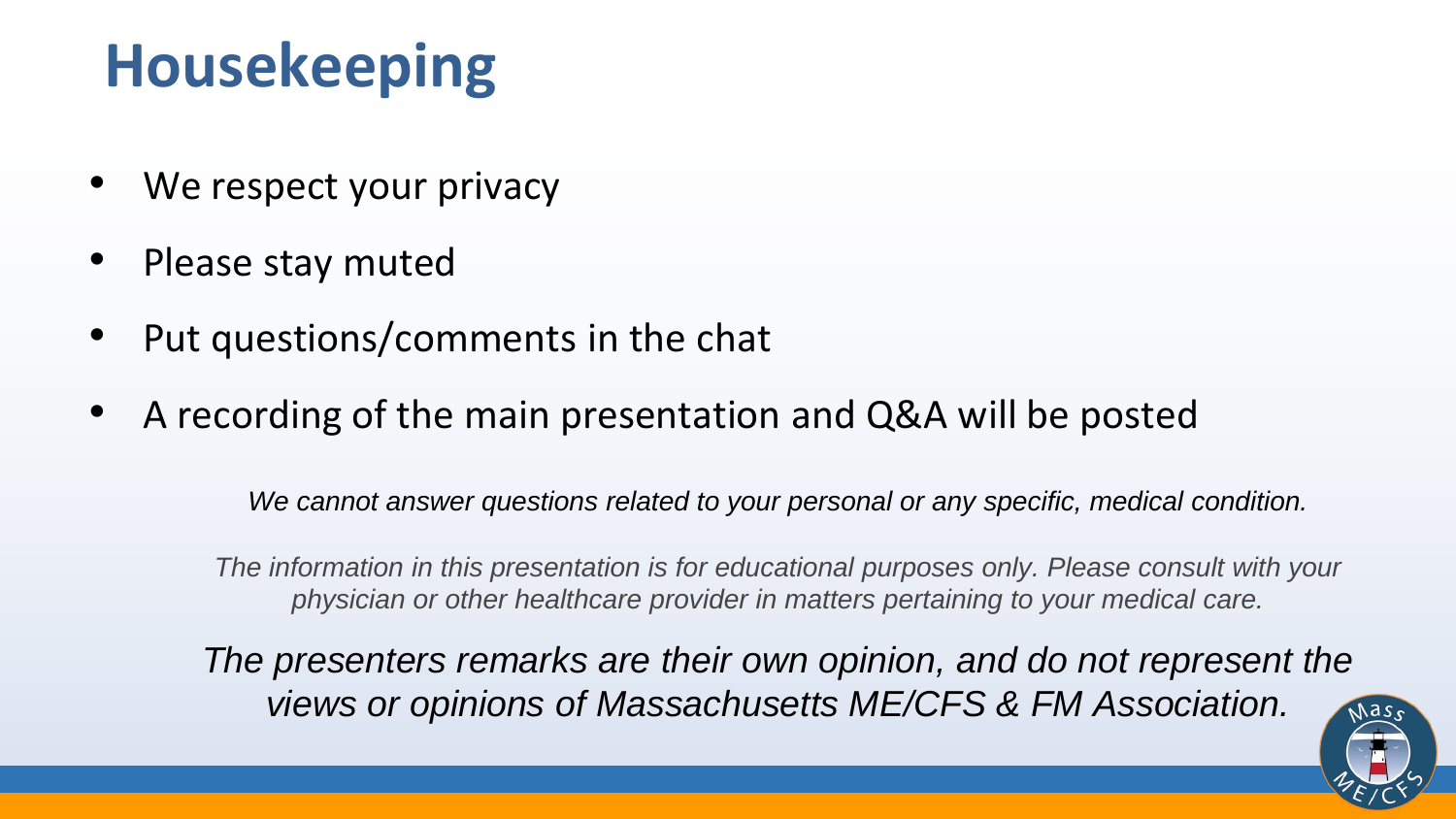

*Paul Monach, M.D.*

### *Fibromyalgia*

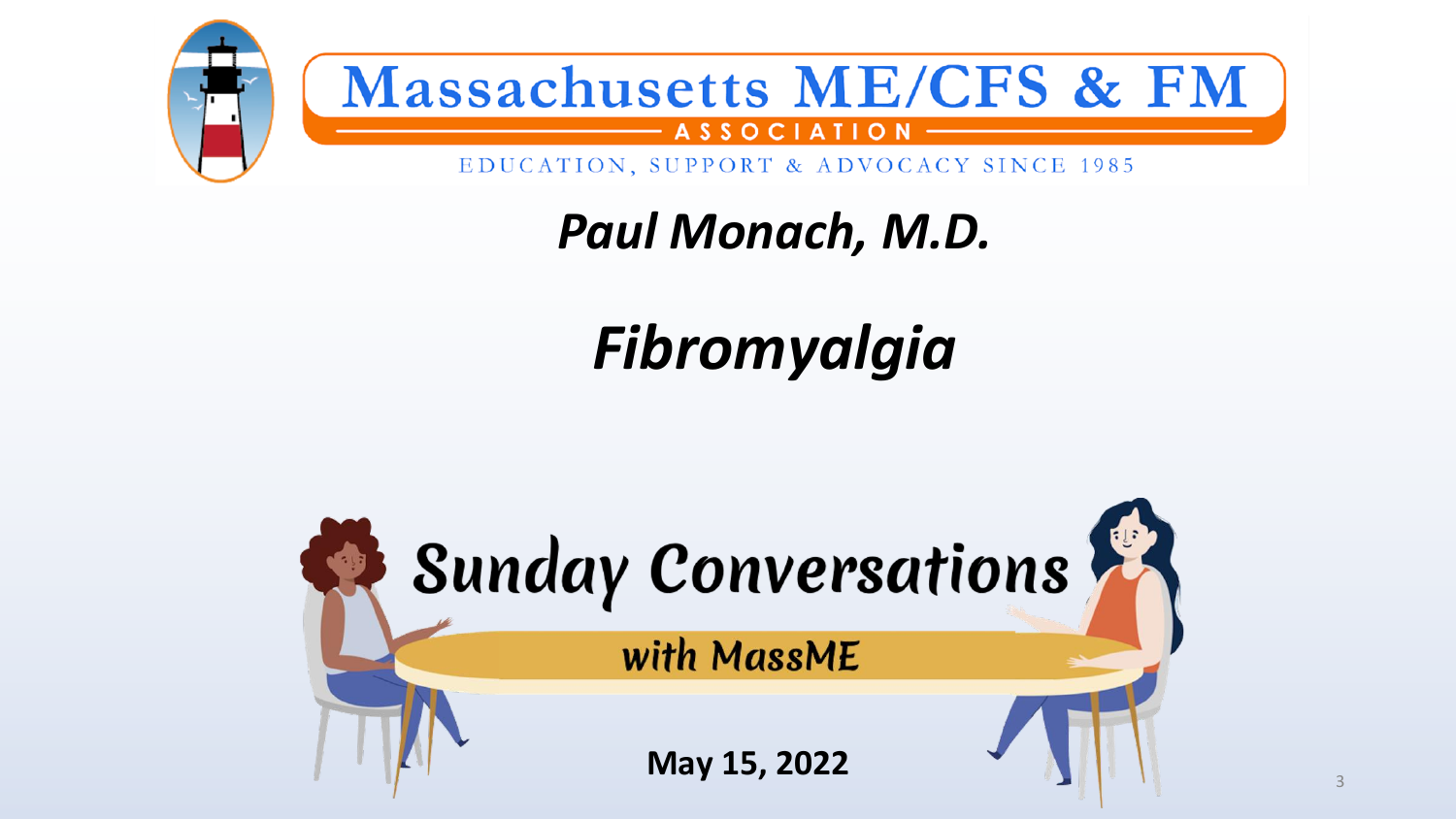

### **Fibromyalgia**

### **Featured speaker: Paul Monach, MD**

- Chief, Rheumatology Section, Boston VA Healthcare System
- Associate Professor, Harvard Medical School

### **Patricia Woods, RN, Moderator**

- MassME Board member and volunteer
- Parent of a person with ME

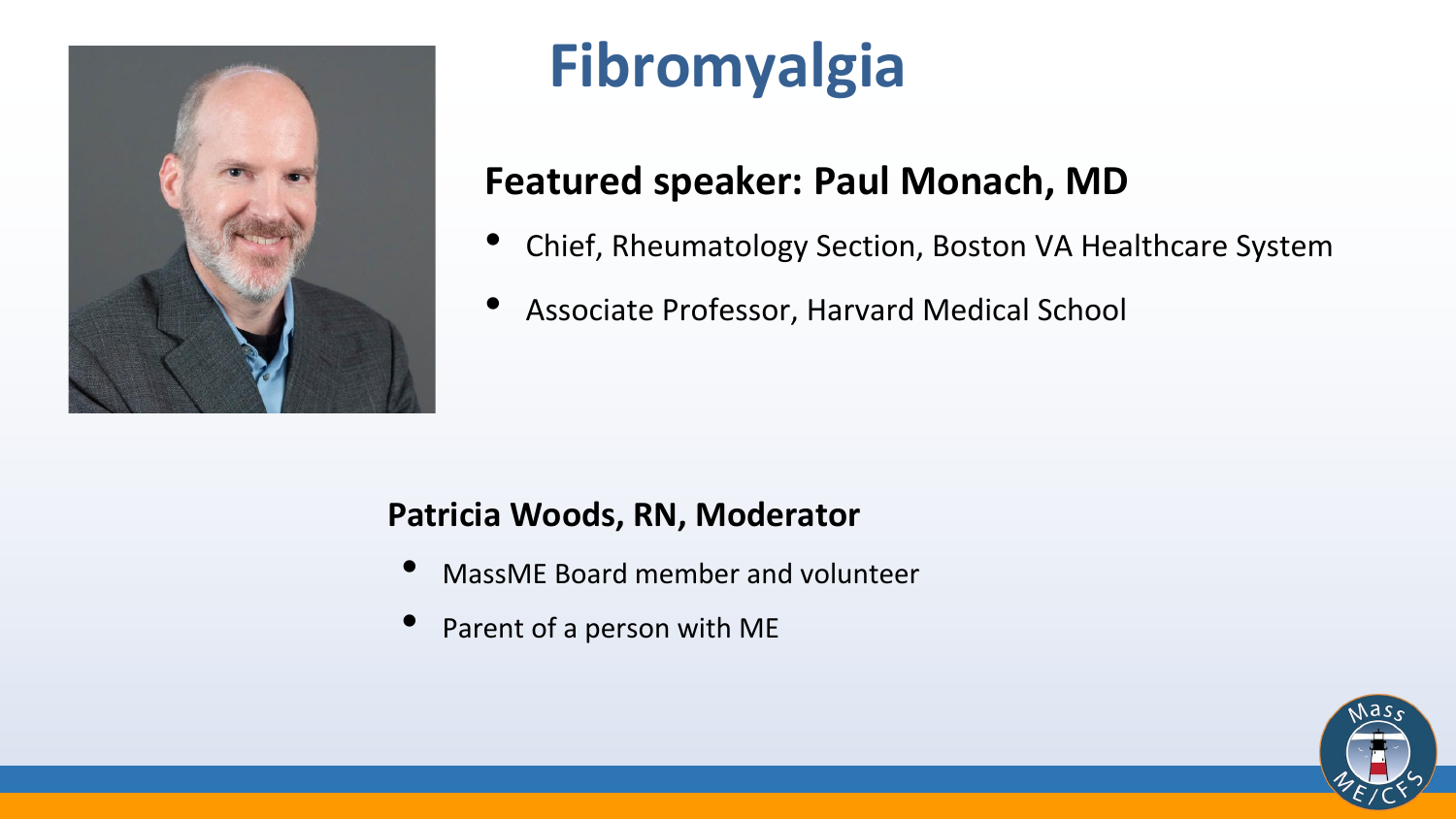# **Fibromyalgia**

Paul Monach, MD, PhD Chief, Rheumatology Section VA Boston Healthcare System May, 2022

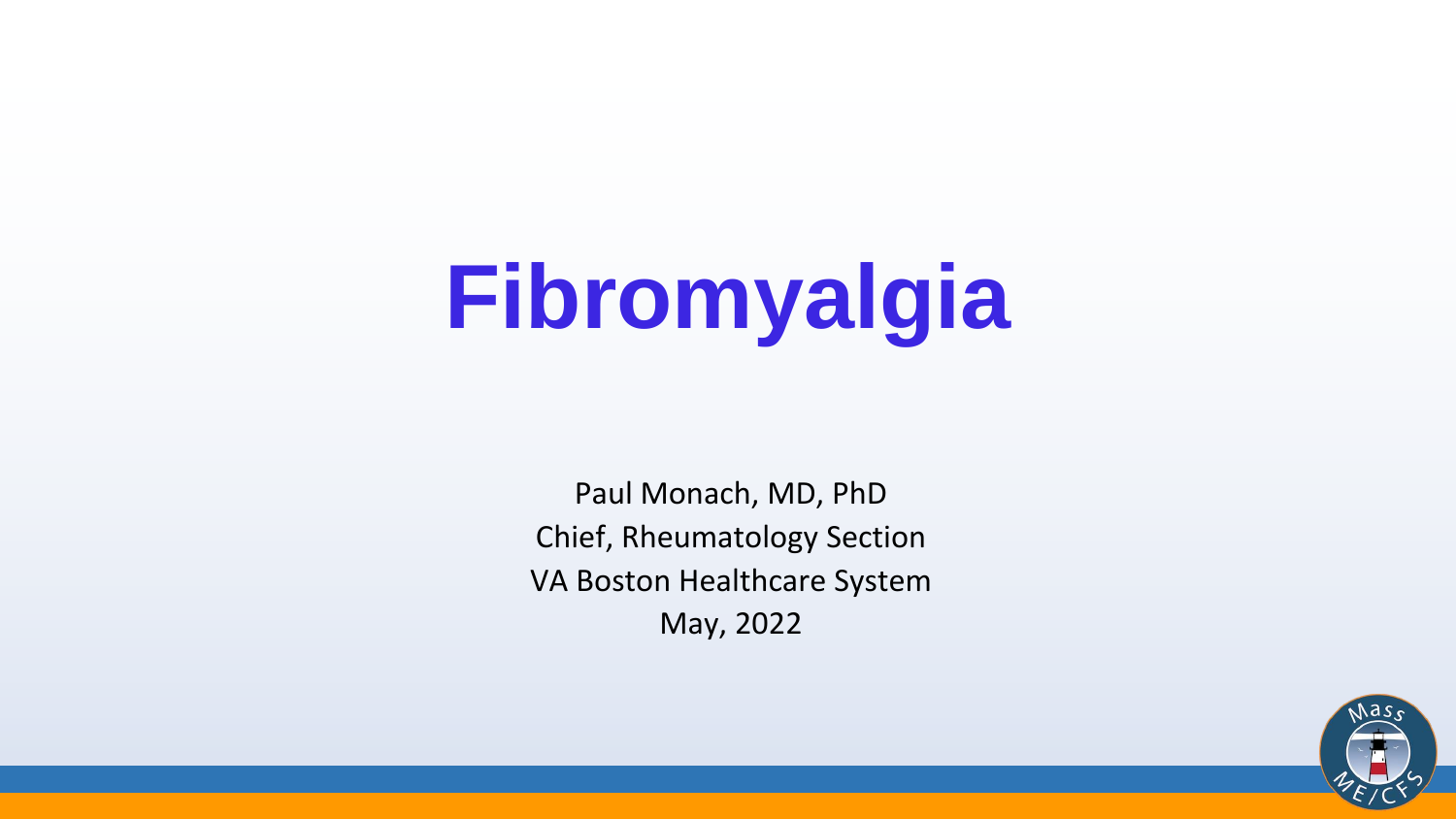### **Disclosures**

- Bristol-Myers Squibb: investigator in previous trials of abatacept
- ChemoCentryx, Genentech, GlaxoSmithKline: investigator in previous trials of avacopan, rituximab, and mepolizumab
- Consulting: BMS/Celgene, ChemoCentryx, Kiniksa

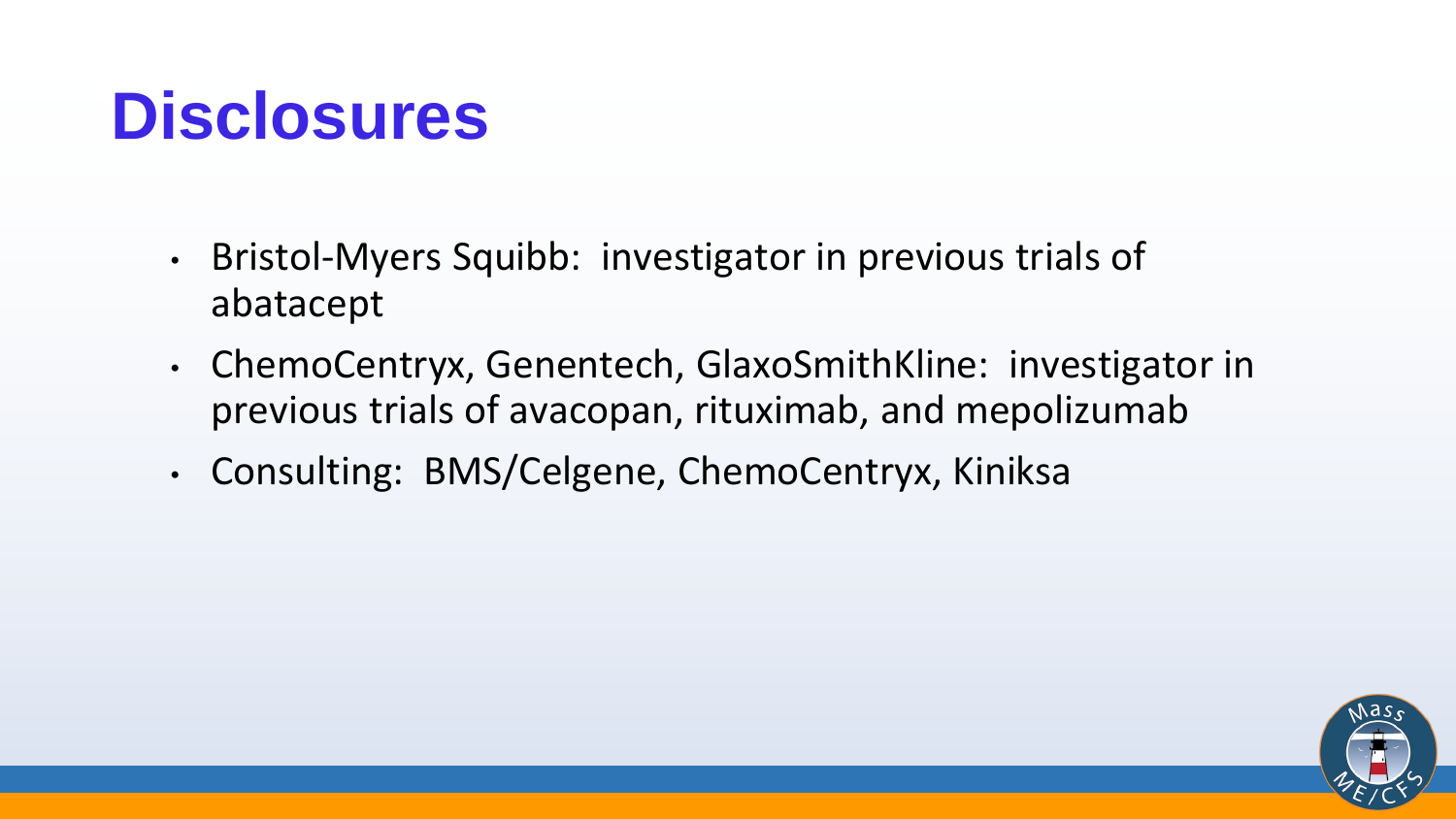### **A definition of sorts**

- Key feature: chronic widespread pain
	- Shouldn't be only regional pain but that can also be present
- Other symptoms supporting the diagnosis
	- Fatigue (meeting fatigue for chronic fatigue syndrome or not)
	- Abdominal / GI (meeting criteria for IBS or not)
	- Sleep problems (specific diagnosis or not)
	- Cognitive problems (subjective, not always objective)
	- Pelvic / bladder pain (meeting criteria for interstitial cystitis or not)
	- Headaches, jaw/TMJ
	- Paresthesias, neuropathic pain (with or without small-fiber neuropathy)

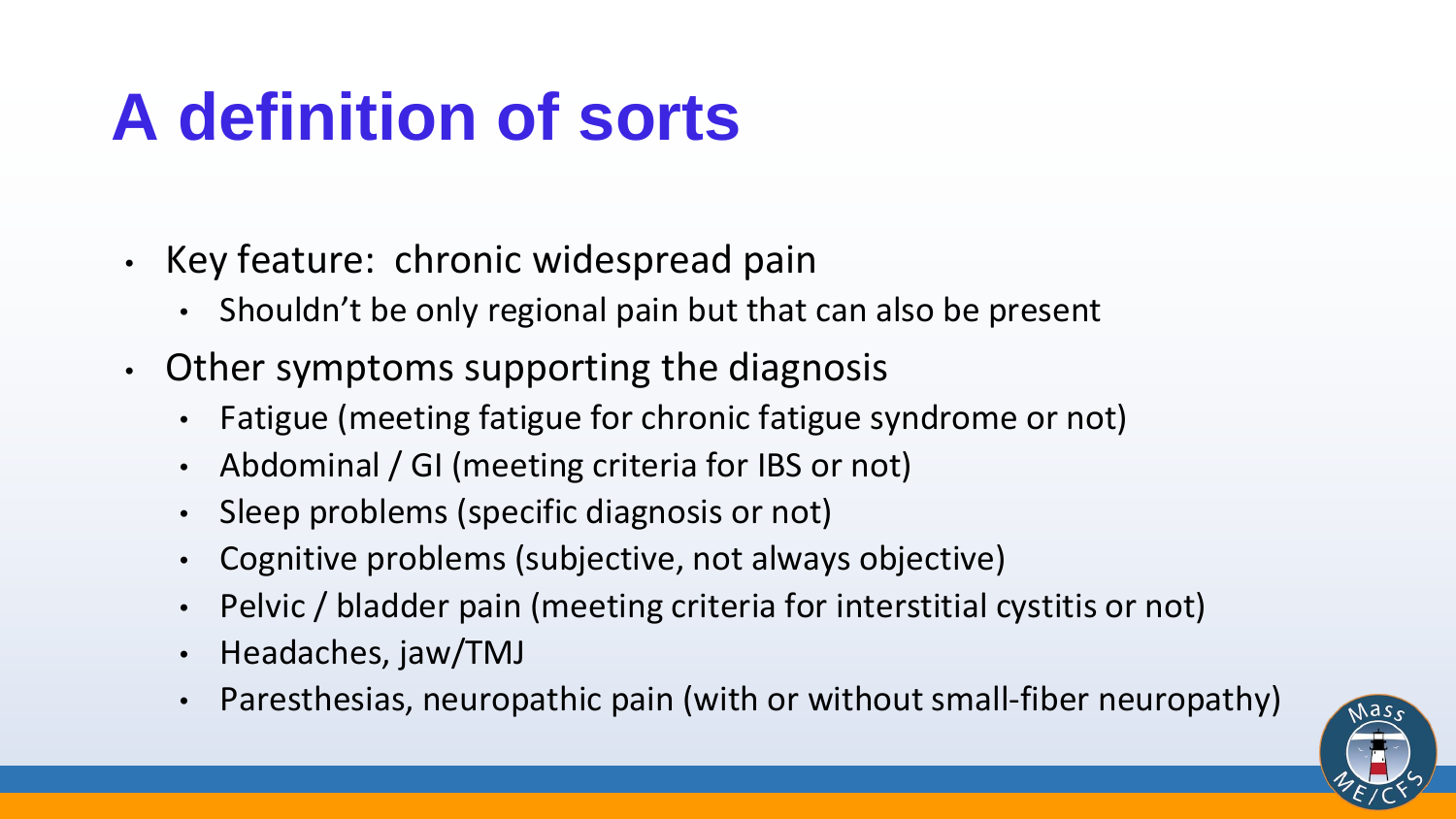### **Criteria -** *briefly*

- Numerous proposed criteria but 3 main ones
- American College of Rheumatology 1990
	- Notable for requiring tender points and therefore exam
- American College of Rheumatology 2010 -> 2011 -> 2016
	- Aimed at using patient self-report, revised to ensure 4/5 body regions
- ACTTION Network / AAPT
	- Part of a larger initiative about pain "taxonomy" than has 5 dimensions
- These criteria suggest 2-4% of population is affected

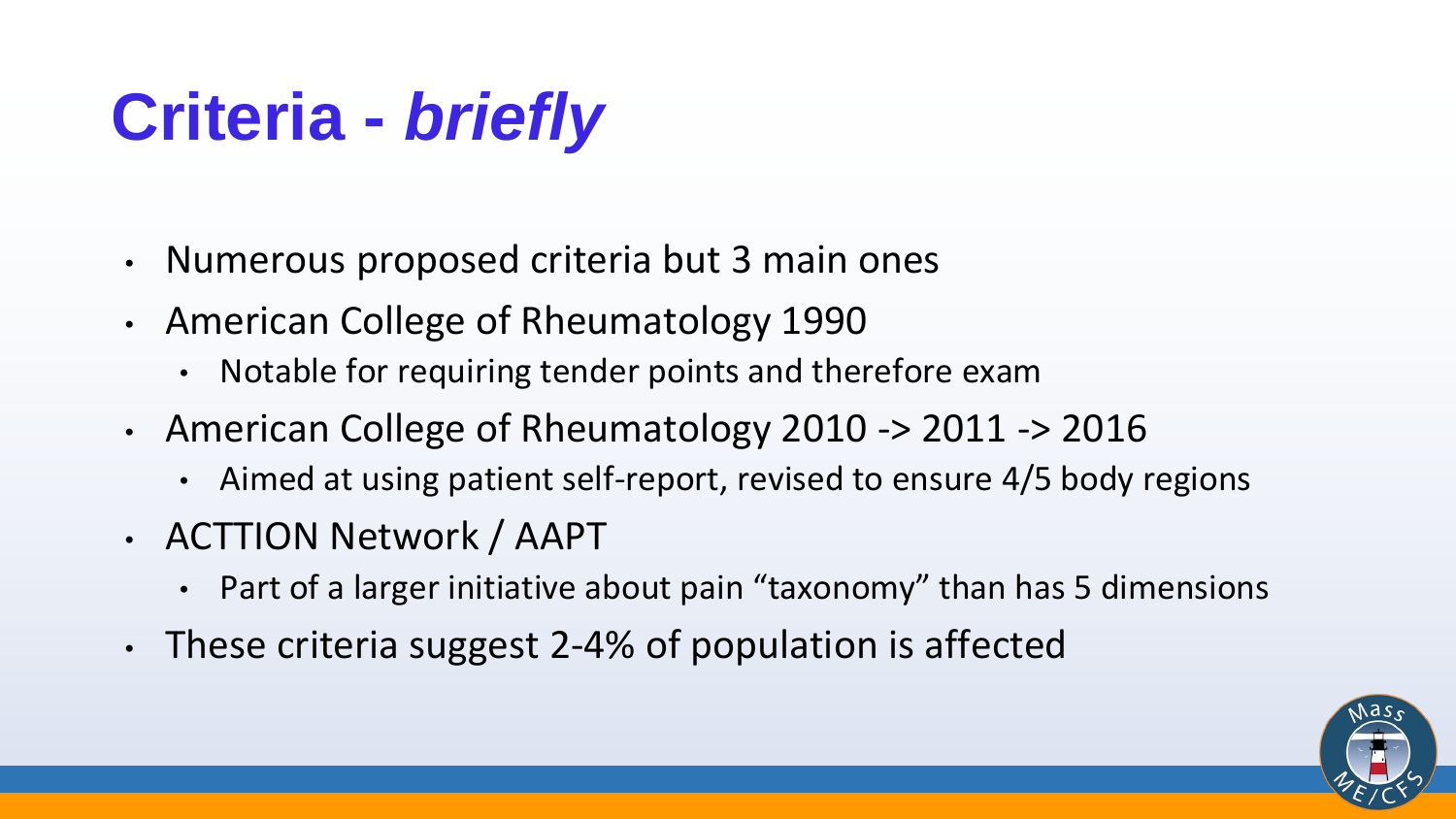### **ACR criteria 2016**

- Can be used easily in practice!
- Are PROs more empowering for patients?

### 2016 Fibromyalgia Diagnostic Criteria

- 1. Widespread pain index (WPI) and symptom severity score (SSS)
	- WPI  $\geq$  7 and SSS  $\geq$  5 OR WPI 4-6 and SSS  $\geq$  9
- 2. Generalized pain: pain in 4/5 regions
- 3. Symptoms present  $\geq$  3 months

The fibromyalgia diagnosis can now be made irrespective of other diagnoses (you do not need to rule out all other conditions that could explain the symptoms, if criteria 1-3 are all met).

### 1. Widespread pain index (WPI)

In the past week, where have you had pain? (check all that apply)

| Left upper region (1) |                          | Right upper region (2) |                          | Axial region (5) |                   |
|-----------------------|--------------------------|------------------------|--------------------------|------------------|-------------------|
|                       | $\Box$ L jaw             |                        | $\Box$ R jaw             |                  | $\square$ Neck    |
|                       | $\Box$ L shoulder girdle |                        | $\Box$ R shoulder girdle |                  | $\Box$ Upper back |
|                       | $\Box$ L upper arm       |                        | $\Box$ R upper arm       |                  | $\Box$ Lower back |
|                       | $\square$ L lower arm    |                        | $\Box$ R lower arm       |                  | $\Box$ Chest      |
|                       |                          |                        |                          |                  | $\Box$ Abdomen    |

### Left lower region (3)

 $\Box$  L hip (buttock/trochanter)  $\Box$  L upper leg  $\Box$  L lower leg

**Right lower region (4)**  $\Box$  R hip (buttock/trochanter)  $\Box$  R upper leg  $\Box$  R lower leg

Total: WPI score (add up boxes checked, 0-19)

Number of regions checked (excluding items in italics); use this for criterion #2.

### **Symptoms Severity Score (SSS)**

For each of the following, for the past week, rate

|                           | $0 = No$ | 1=slight or mild | 2=moderate.    | 3=severe,         |
|---------------------------|----------|------------------|----------------|-------------------|
|                           | problem  | problem, often   | considerable   | pervasive,        |
|                           |          | mild or          | problem, often | continuous, life- |
|                           |          | intermittent     | present        | disturbing        |
| Fatigue                   |          |                  |                |                   |
| Waking unrefreshed        |          |                  |                |                   |
| <b>Cognitive symptoms</b> |          |                  |                |                   |

In the past week, have you been bothered by any of the following?

|                                 | 0=No problem | $1 = Problem$ |
|---------------------------------|--------------|---------------|
| Headaches                       |              |               |
| Pain or cramps in lower abdomen |              |               |
| <b>Depression</b>               |              |               |
| Total CCC-<br>10.12)            |              |               |

Total SSS: \_\_\_\_\_\_(0-12)

Summary:

- □ 1. Criterion 1 is met if you have EITHER
	- $\Box$  WPI ≥ 7 and SSS ≥ 5 OR
	- $\Box$  WPI 4-6 and SSS  $\geq 9$
- $\Box$  2. Generalized pain: met if you checked pain in 4/5 regions (not including items in italics)
- $\Box$  3. Symptoms present  $\geq$  3 months

Fibromyalgia is diagnosed if you meet all 3 criteria 1-3, independent of whether other diagnoses contribute to these symptoms. This is new: FMS diagnosis used to require that there be no other diagnosis to explain the findings.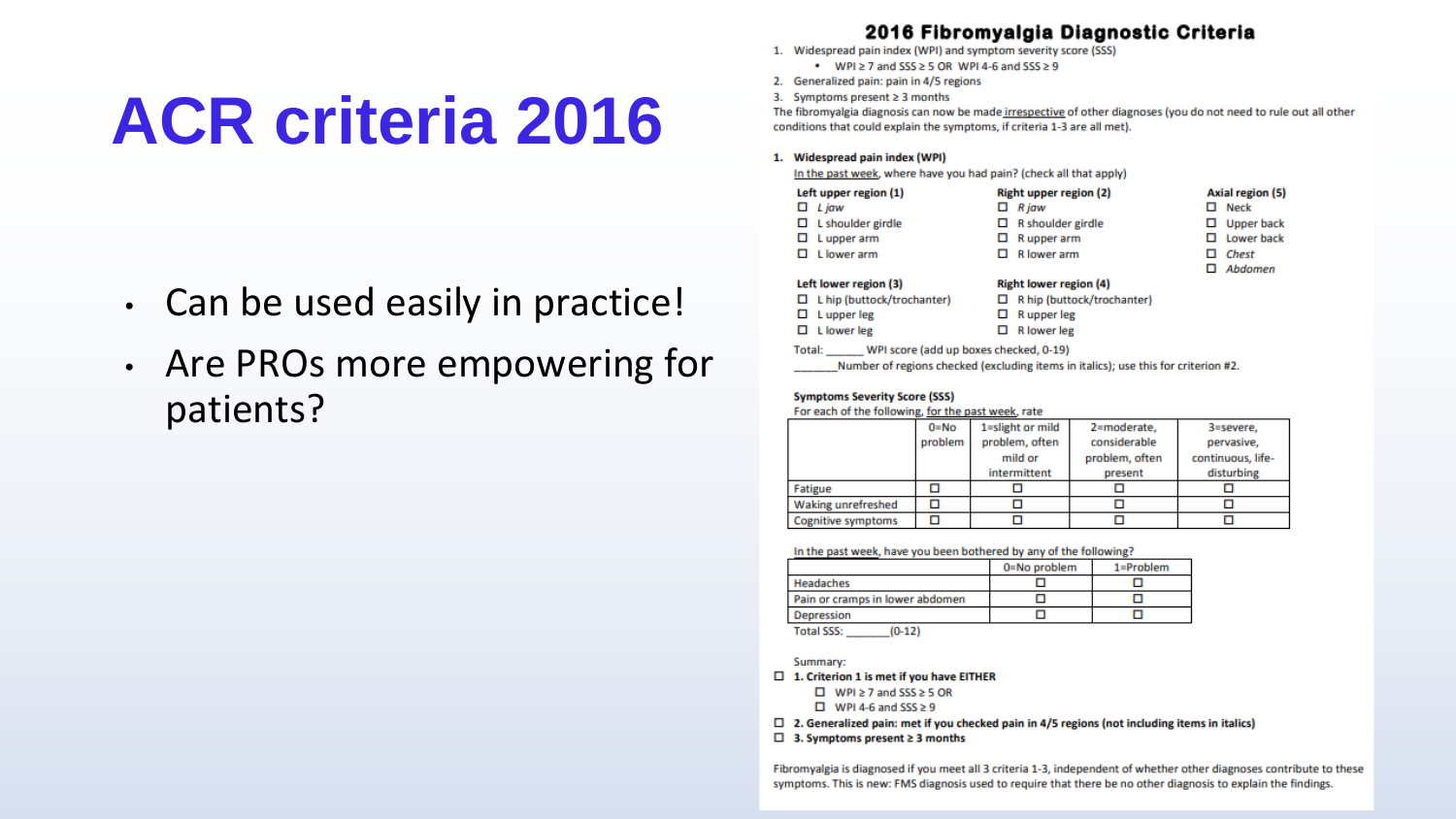### **ACTTION / AAPT**

- Maybe not the best to use clinically, but good for understanding FMS
- Core diagnostic criteria
	- Multi-site pain, 6/9 regions
	- Moderate/severe fatigue and/or sleep problems
- Common features
	- Tenderness on exam, stiffness, cognitive, environmental sensitivity
- Common comorbidities
	- Psychiatric (depression/anxiety), somatic pain disorders, rheum diseases
- Neurobiological, psychosocial, and functional consequences
	- Poor QoL, financial costs (employment, healthcare utilization)
- Putative mechanisms, risk factors, and protective factors
	- Trauma especially in childhood, psychosocial stress, medical conditions

**Arnold, J Pain 2018**

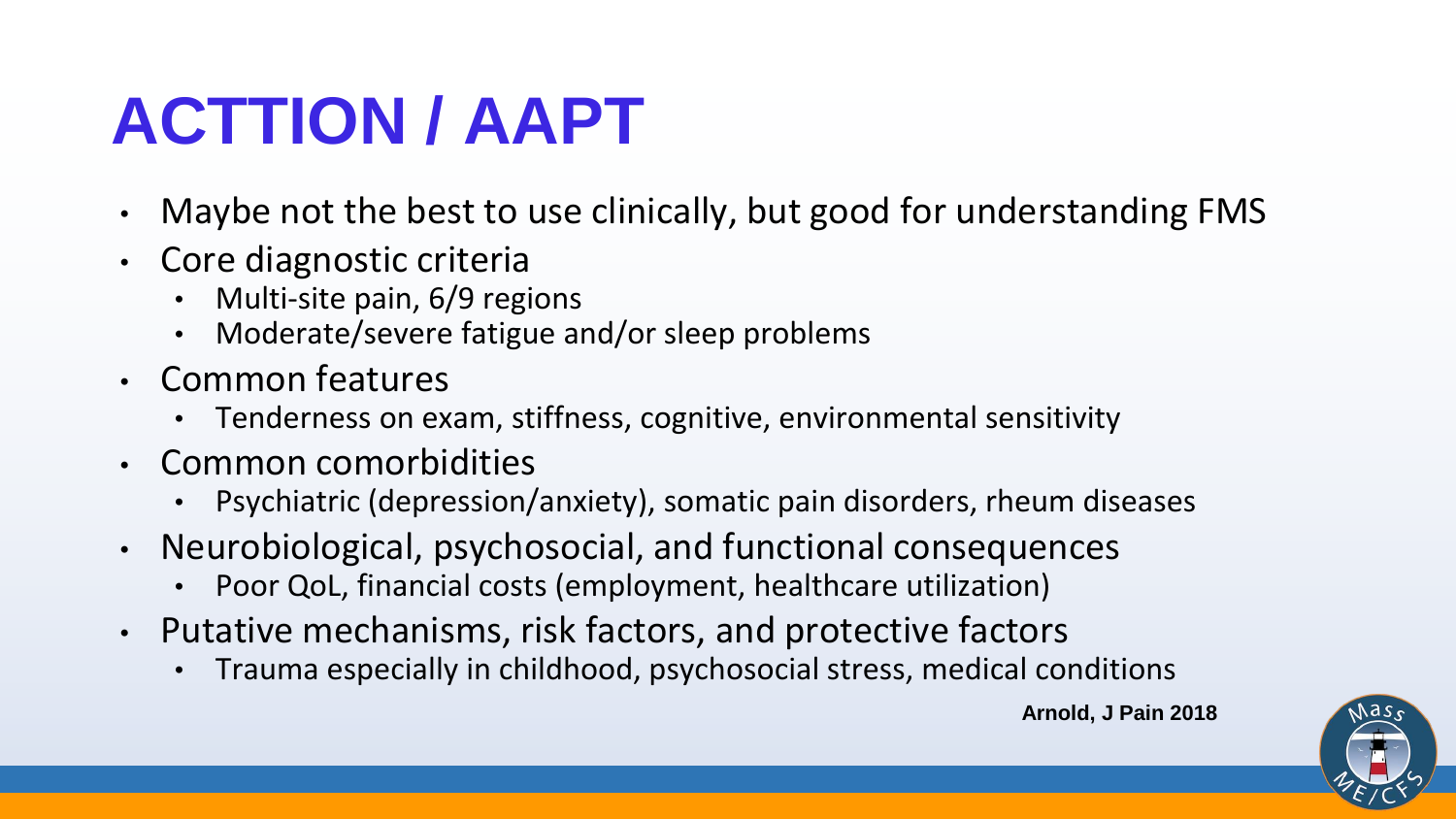### **A different sort of "orphan disease"**

- Who manages fibromyalgia?
	- Primary care
	- Pain management
	- Rheumatology
	- Neurology
- Who refuses?
	- (same list as above, depends whom you ask)
- Who loses out…?

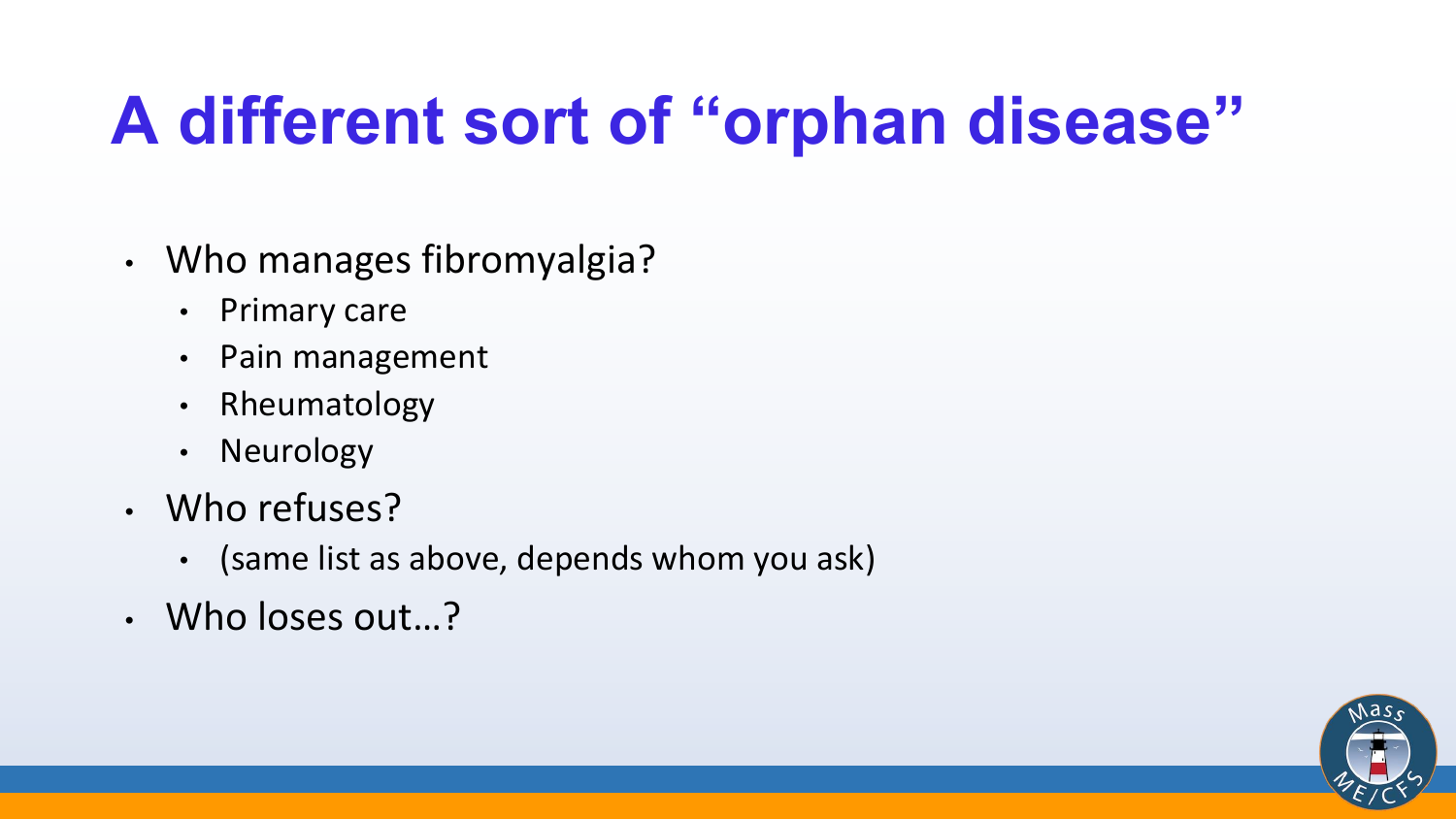### **Disagreement and tension within rheumatology**

- Academically
	- Many experts in FMS are rheumatologists
	- Some journals publish articles on FMS, some don't
	- ABIM/Rheum exam included only 1 question on FMS in a patient with lupus
- Opinion
	- Former ACR president: "We need to get FMS patients out of our clinics"
	- Responses included agreement or: "Don't tell me which patients to see" or "I have to make a living and be a good colleague"
- History of nastiness
	- Blank slide for "the pathology of fibromyalgia"
- A possible point of agreement among rheumatologists
	- *I* get to decide my role in diagnosing and managing FMS, but *you don't*

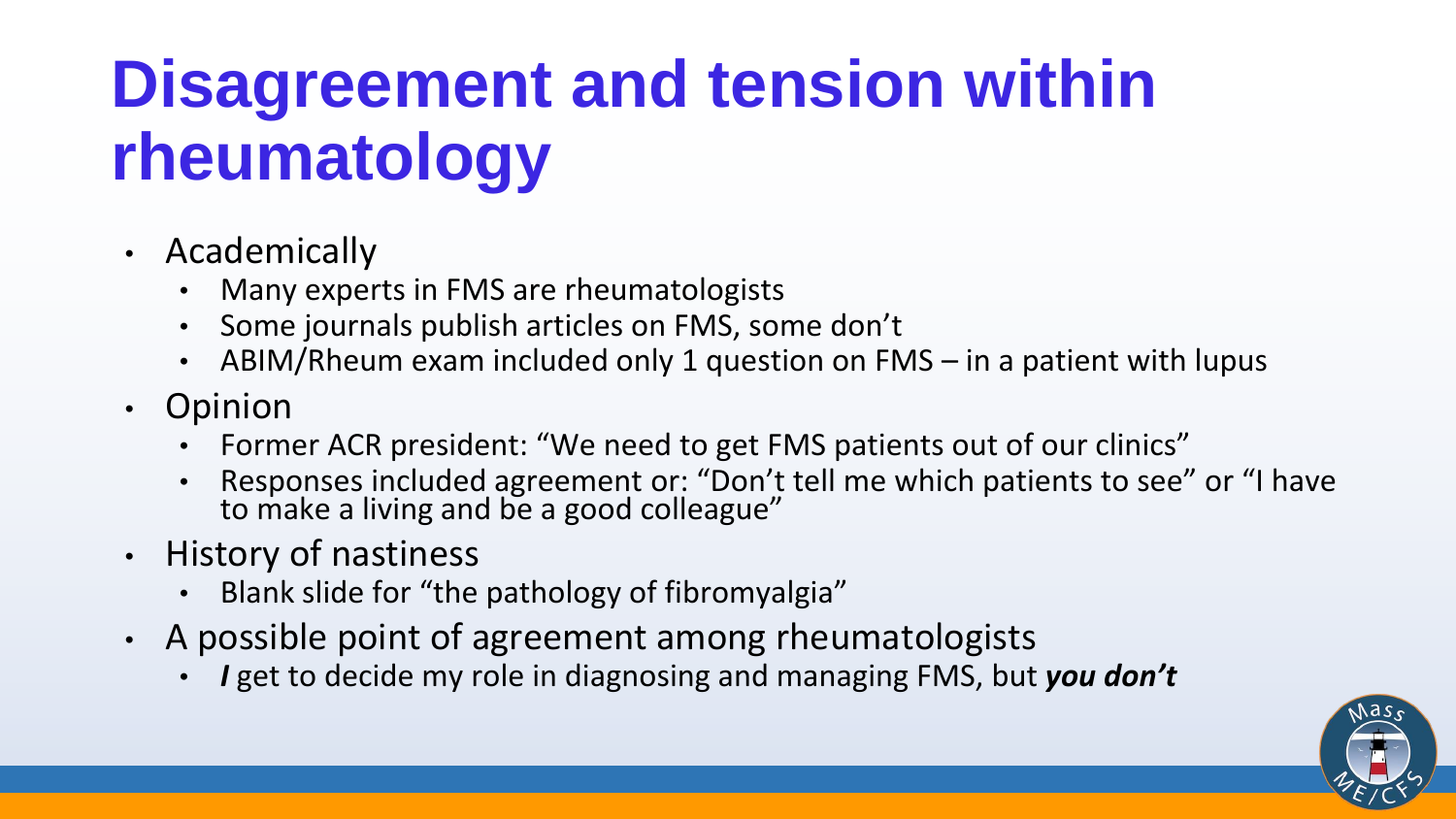### **Something we** *should* **agree on**

• Patients with fibromyalgia are genuinely suffering



Grunenthal – Change Pain

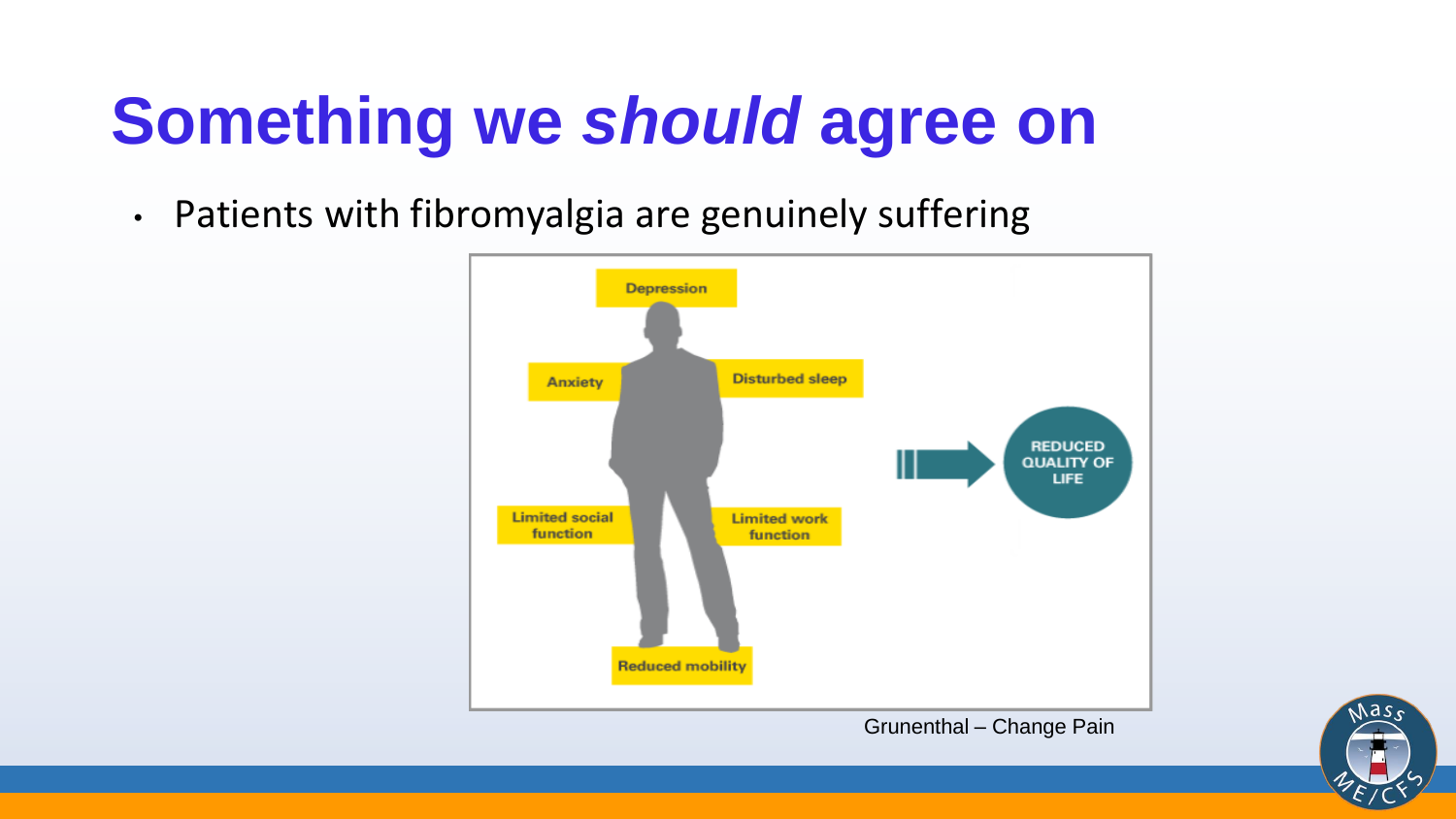### **What causes fibromyalgia?**

- FMS is a disorder of pain processing in the CNS as it communicates with the PNS, with central sensitization
- Diverse underlying risk factors or causes
- I prefer "risk factors" for 2 reasons:
	- FMS symptoms occurred (reversibly!) in 1/6 of healthy young people who were sleep-deprived and not allowed to exercise
	- The tender points in FMS are tender in most people relative to other sites in the body – so it's just easier to detect hyperalgesia in these sites

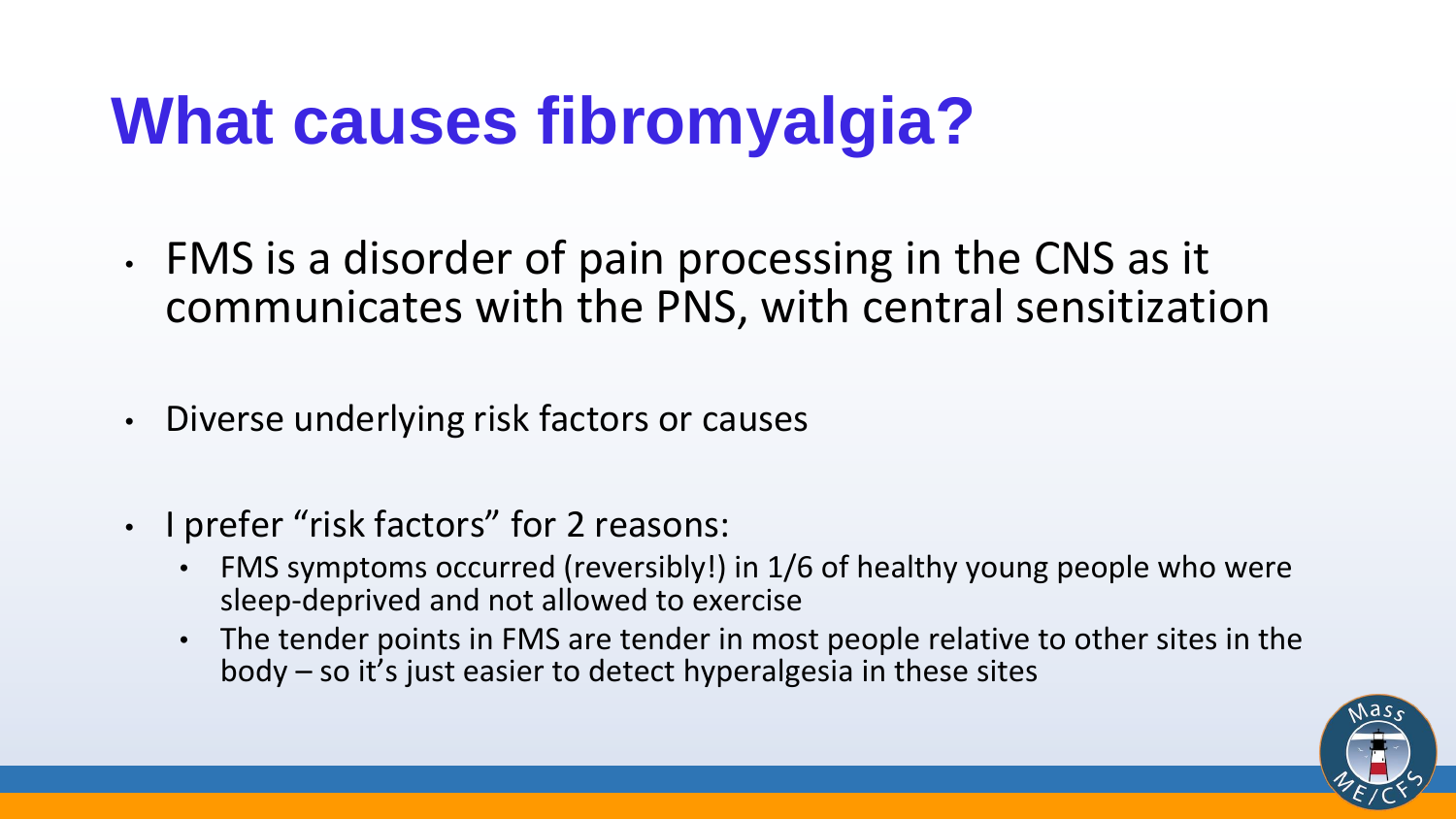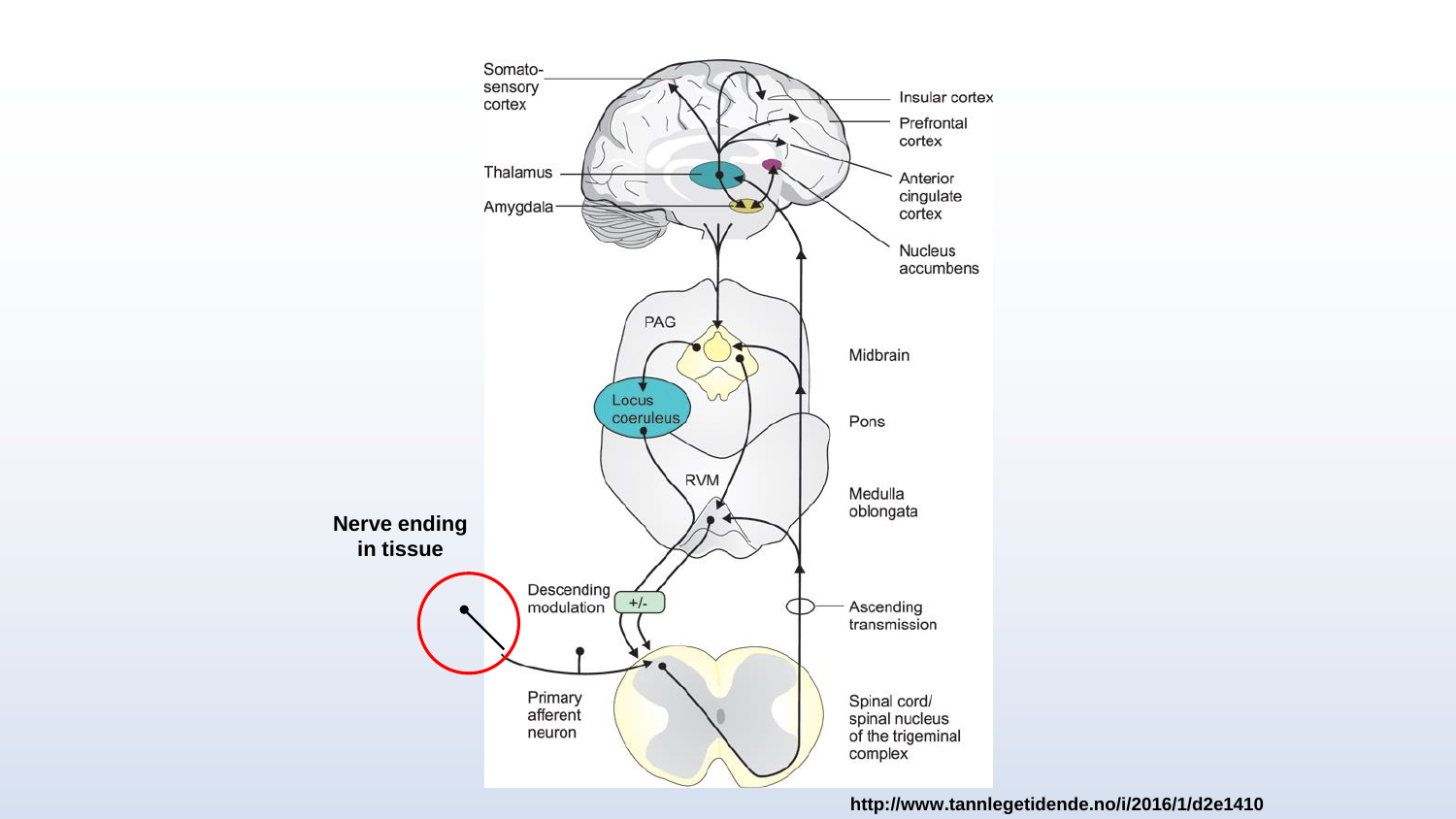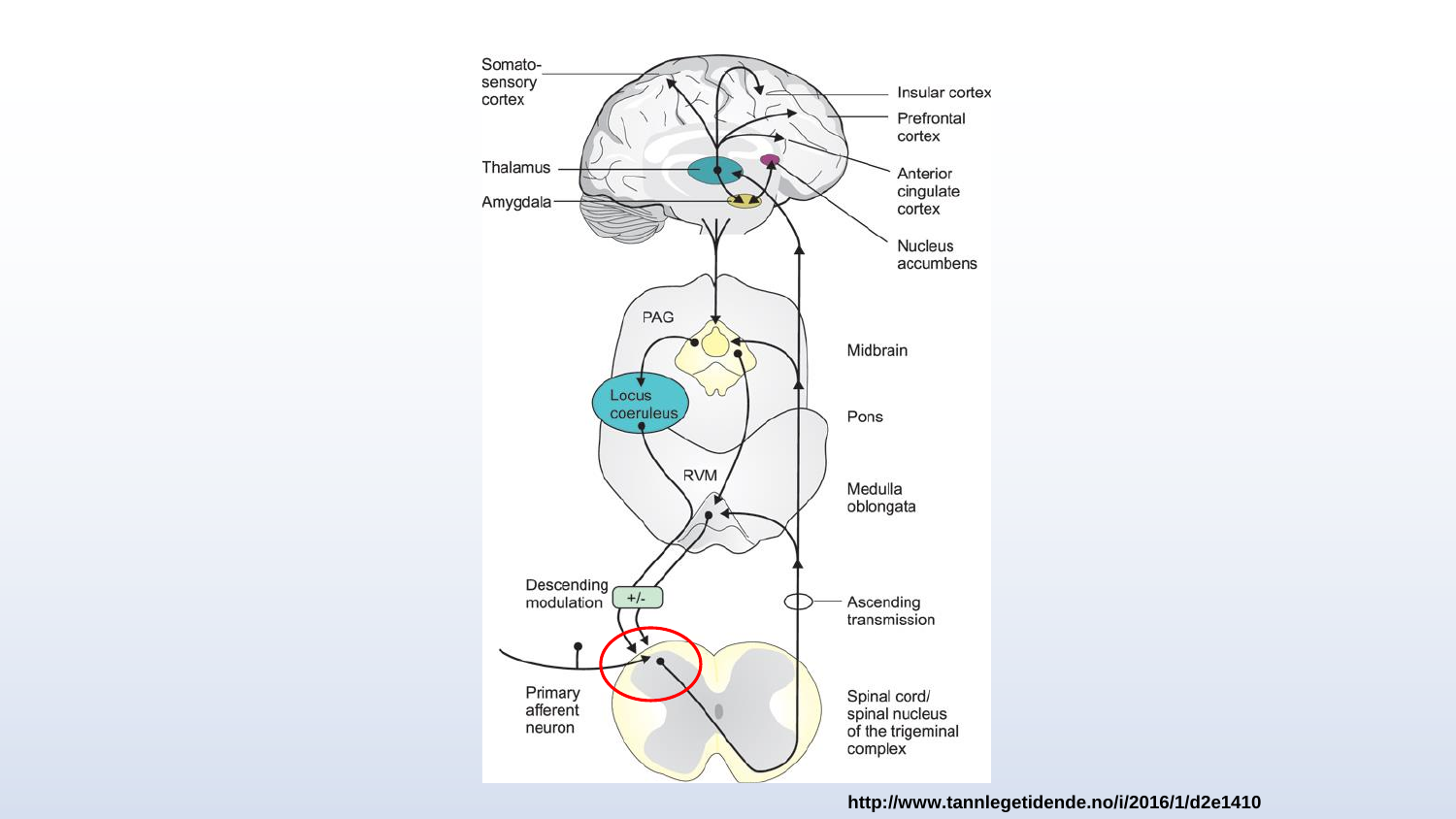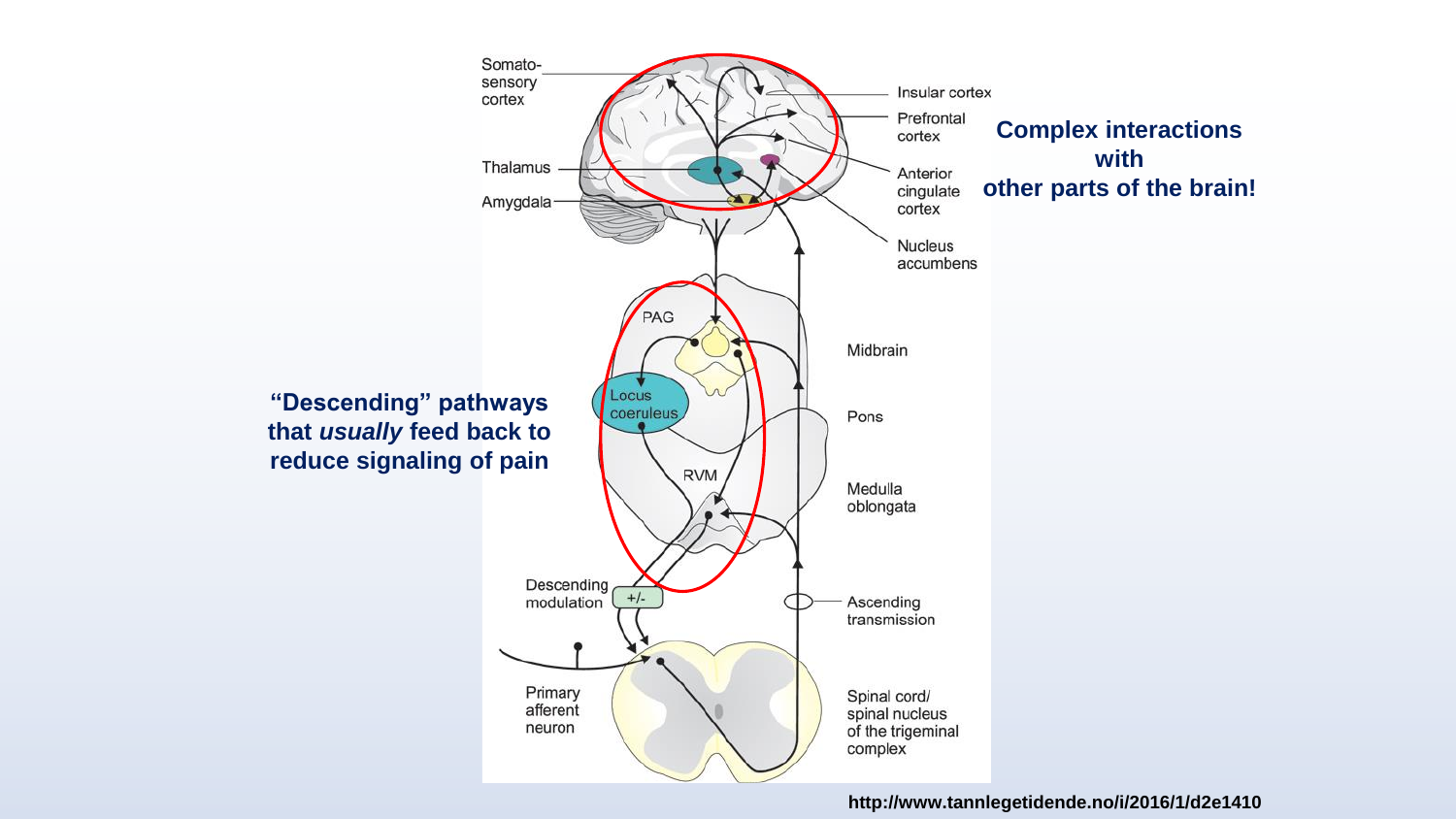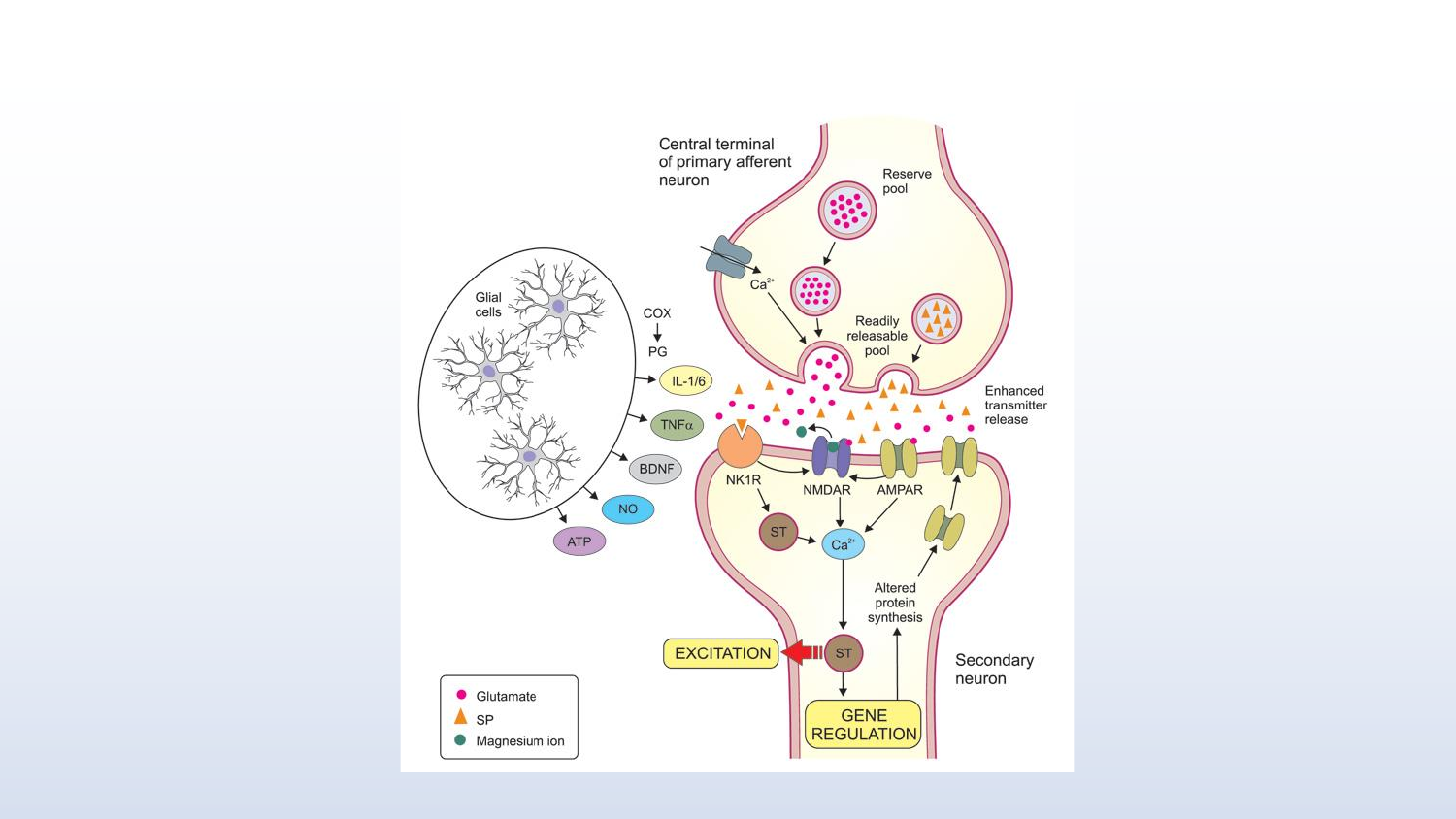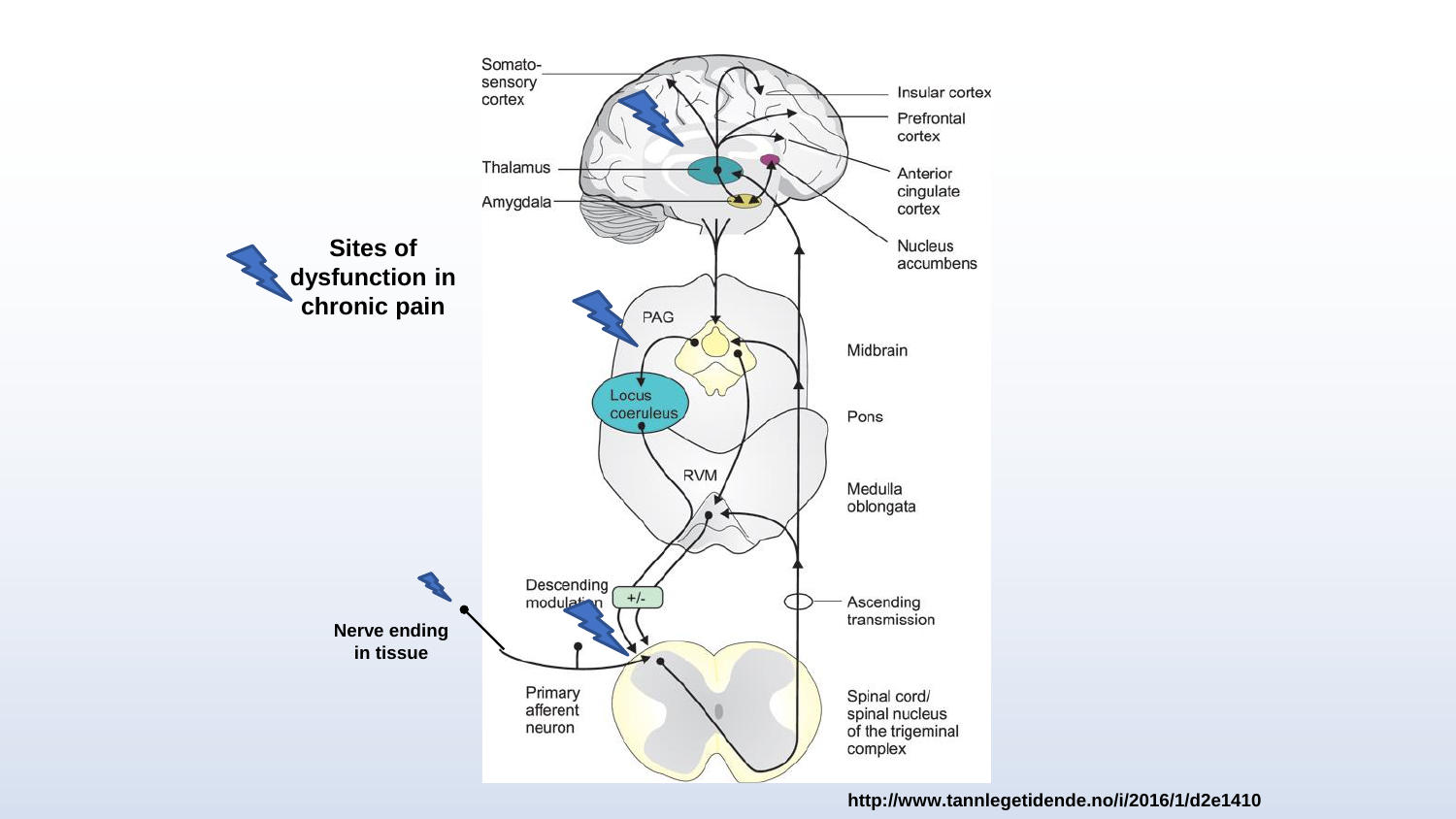## **Things I won't discuss in detail**

- In part because I don't know, and the literature is vast…
- Lab-based studies of:
	- Painful stimuli
	- Sleep
	- Cognition
	- Neuroimaging connectivity and functional MRI
	- Autonomic testing
	- Biomarkers in CSF (neurotransmitters), blood (HPA axis, cytokines)
- Conclusion: the majority of studies find abnormalities in FMS vs controls, but results differ across studies

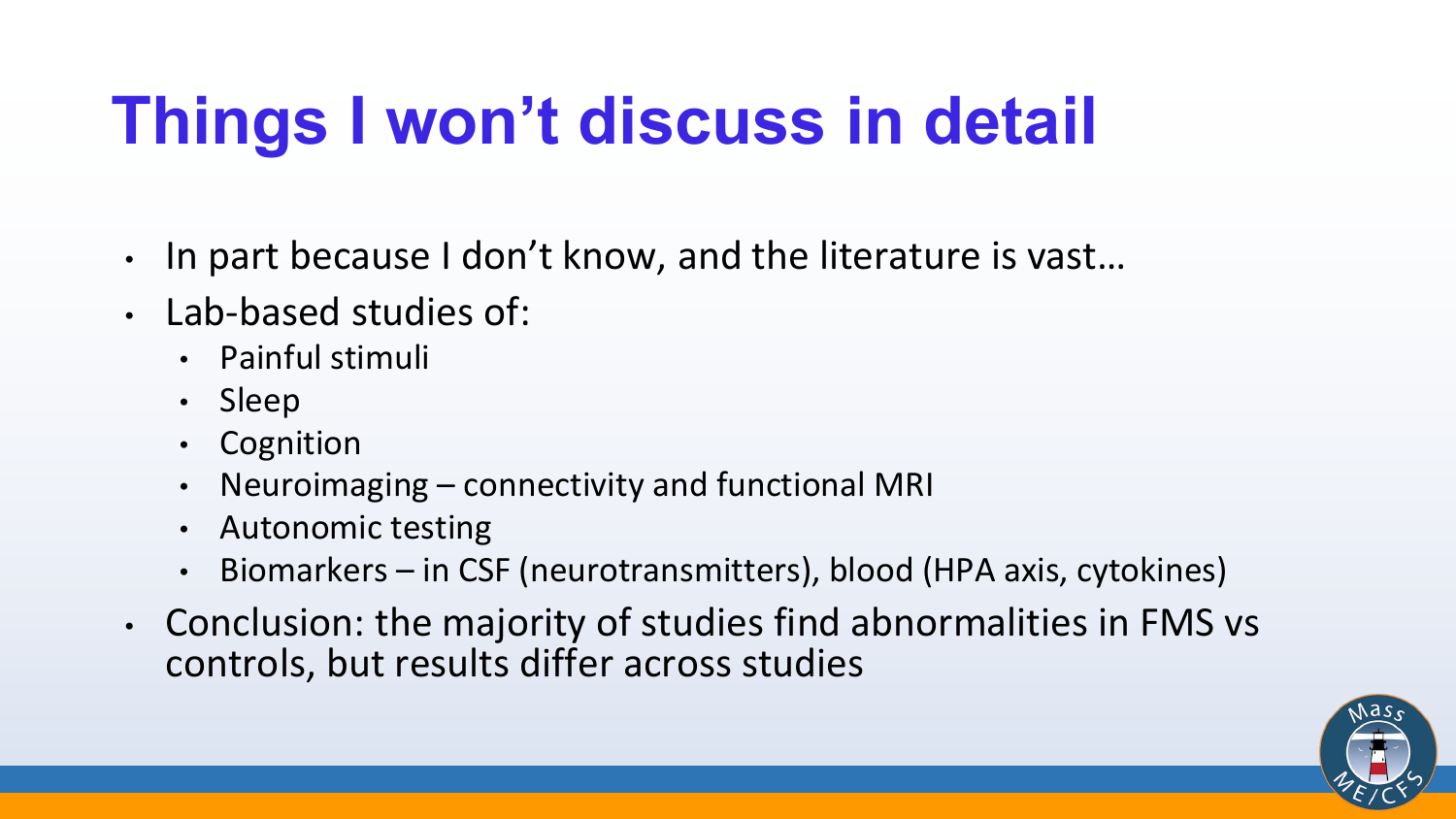## **Risk factors for fibromyalgia**

### **Non-modifiable**

- Genetics
	- Genetic risk score suggests 25% heritability for age of onset < 50 (Dutta, A&R 2020)
- Female sex
	- Anywhere from 70% to 90% of patients lower in real practice than in trials
- Autoimmune inflammatory diseases
	- Lupus, Sjogren's, RA, likely others, up to 20-30% risk in those diseases
	- FMS usually doesn't resolve with control of inflammatory disease
- "Other medical conditions"
	- Combination of risk factors and concomitant conditions

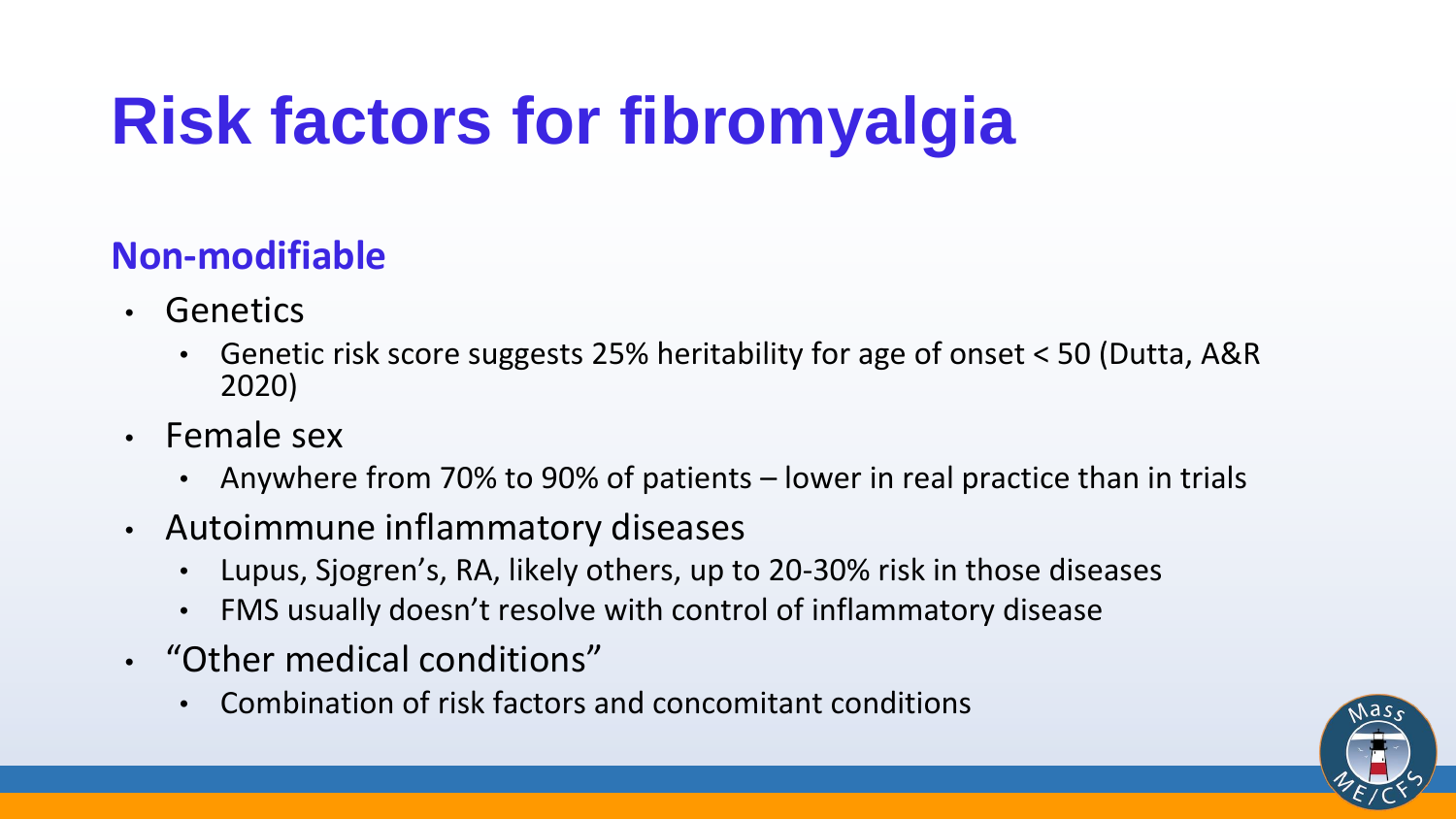## **Risk factors for fibromyalgia**

### **Potentially modifiable**

- Anxiety and depression (25-65%)
	- A risk factor or a comorbidity?
	- History of abuse especially in childhood
	- Parallel treatment of pain and anxiety/depression DO help with the other
- Sleep disturbance of diverse causes
	- There probably IS a cause/effect relationship
- Low physical activity
	- Cause and effect difficult to determine but increasing activity is beneficial
- Excess weight
	- Cause and effect difficult to determine

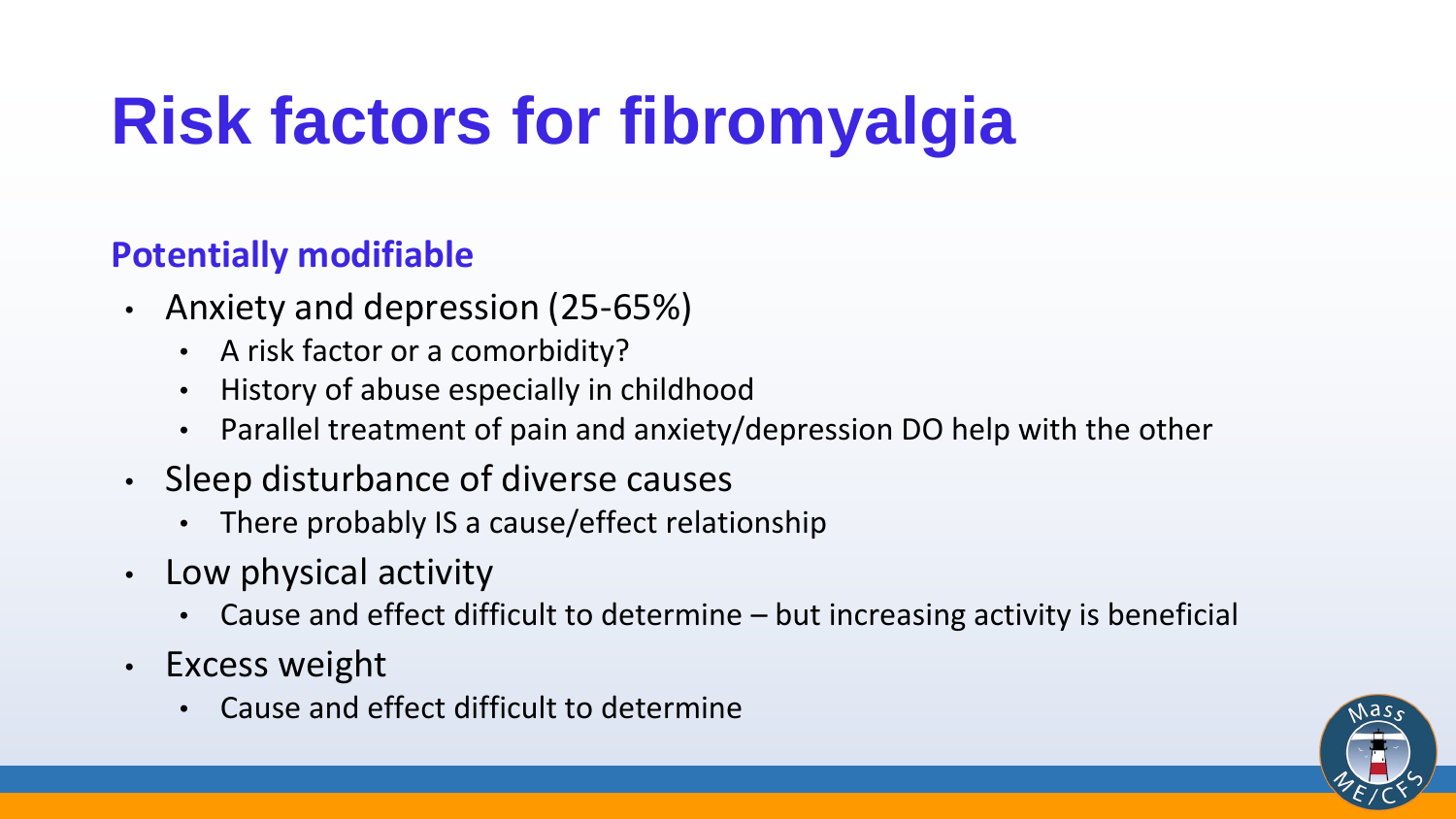## **"Fibromyalgia rheumatica" (© P. Monach)**

- Mimic
	- Multifocal mechanical and/or neuropathic pain (LBP, OA, tendonitis, bursitis, radiculopathy, peripheral neuropathy)
	- Spondyloarthropathy
	- Polymyalgia rheumatica
	- Metabolic myopathies
	- Myositis
	- Multiple sclerosis
	- Vasculitis
	- Drug reactions
- Accompany
	- Lupus
	- Sjogren's syndrome
	- Rheumatoid arthritis
	- Heptitis C, others?

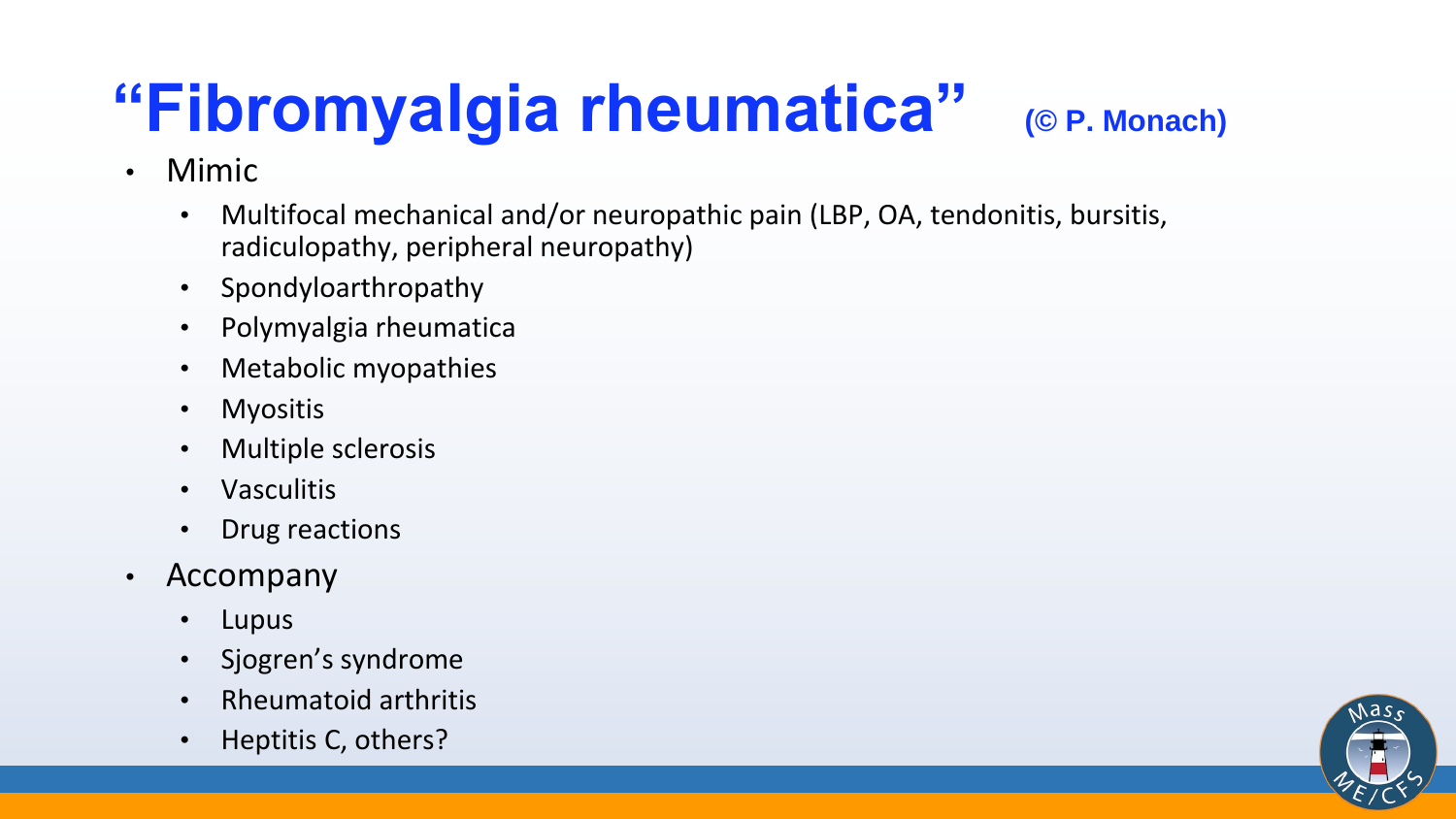### **Autoimmune disease? Usually not**

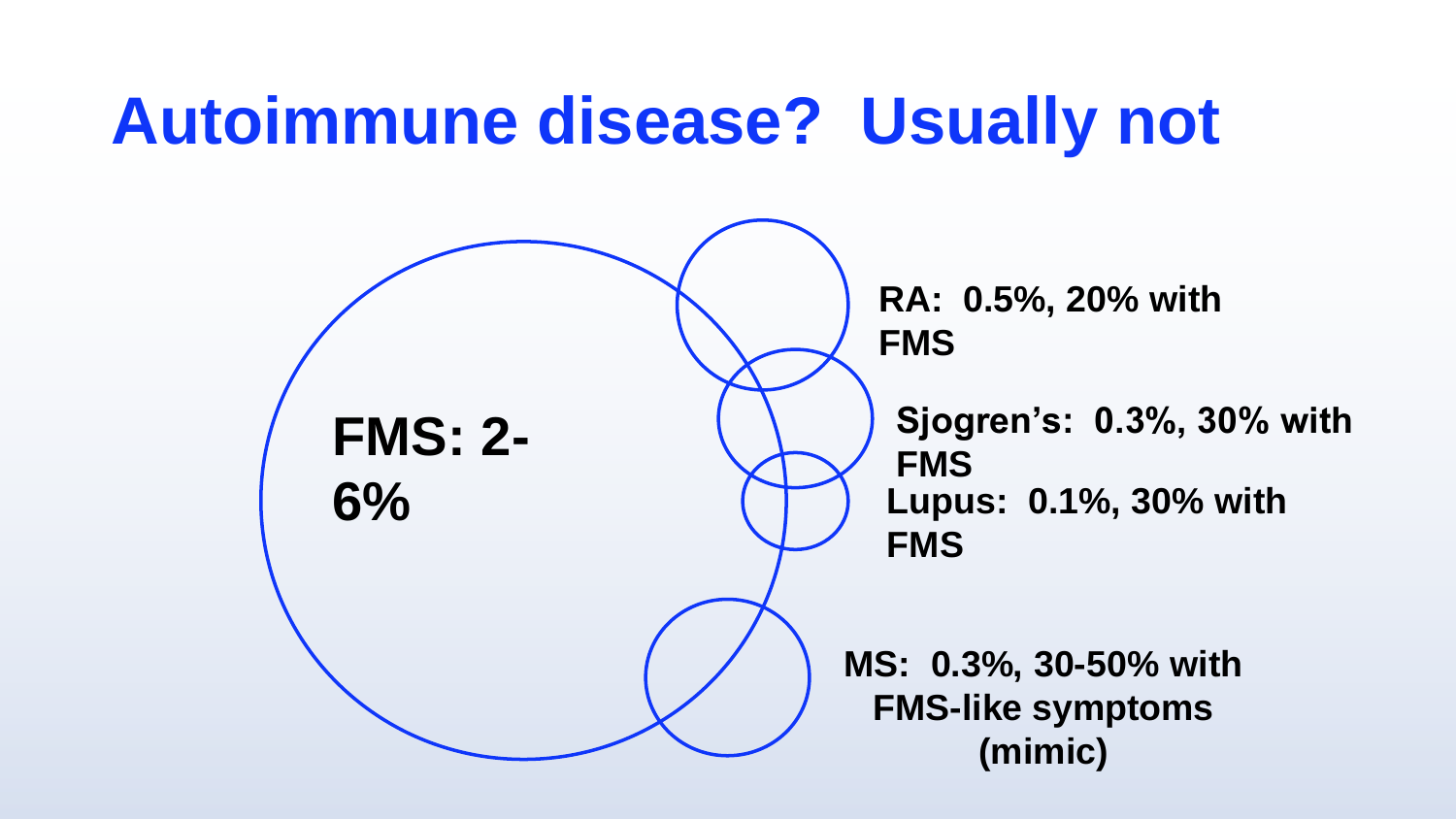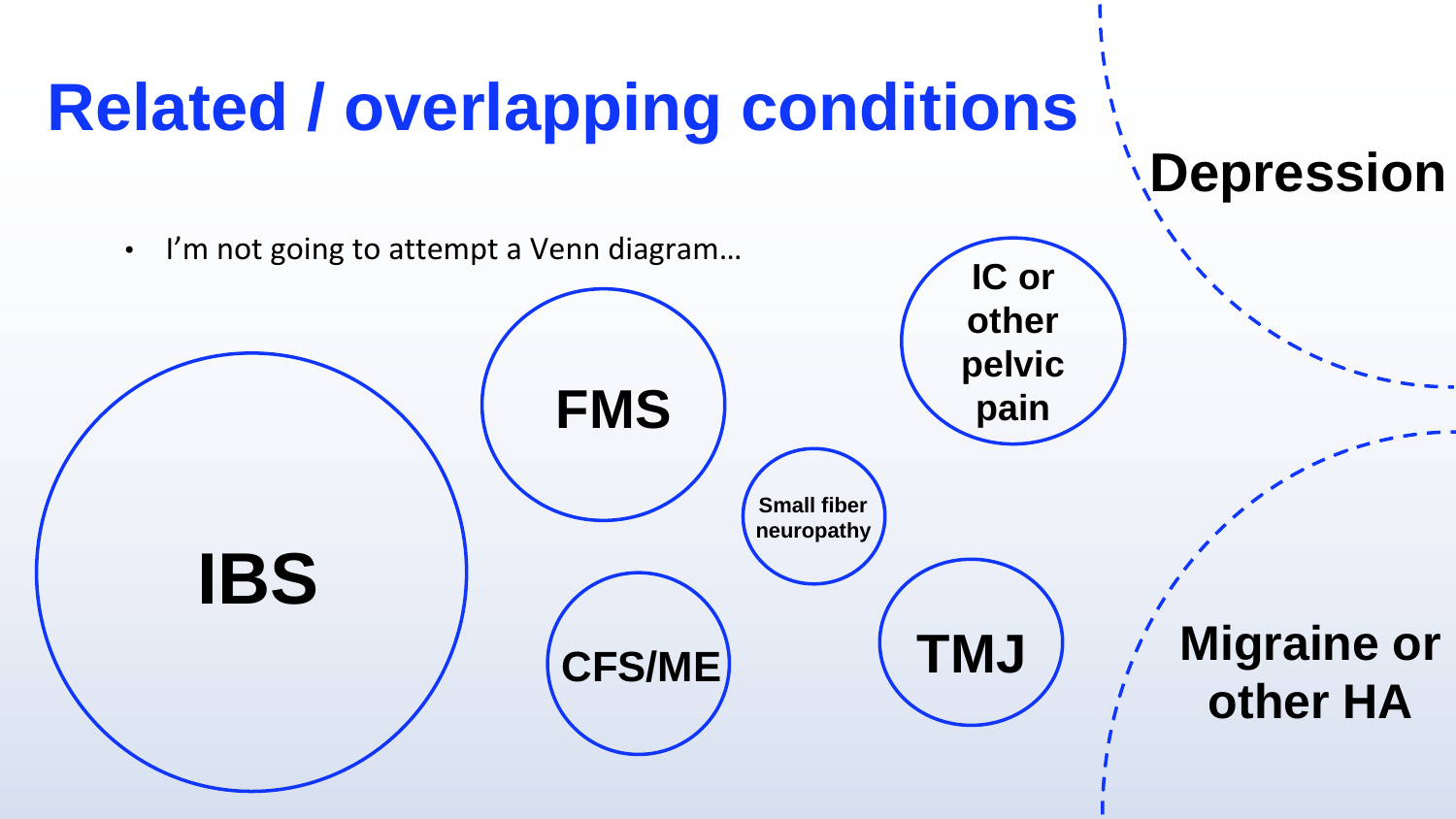## **Diagnosing fibromyalgia**

- Evidence in favor of FMS
	- Questionnaire or equivalent
	- Muscle tenderness tender points from 1990 criteria or simply compare joints to nearby soft tissues
- Evidence against other things
	- "Joint-specific pain"
		- Especially with swelling but can be without
	- Muscle/tendon strain
		- Isometric resisted use is good for diagnosing focal muscle/tendon strain
	- Rash, neuropathy, other organ systems if indicated
	- Labs… depends whom you ask

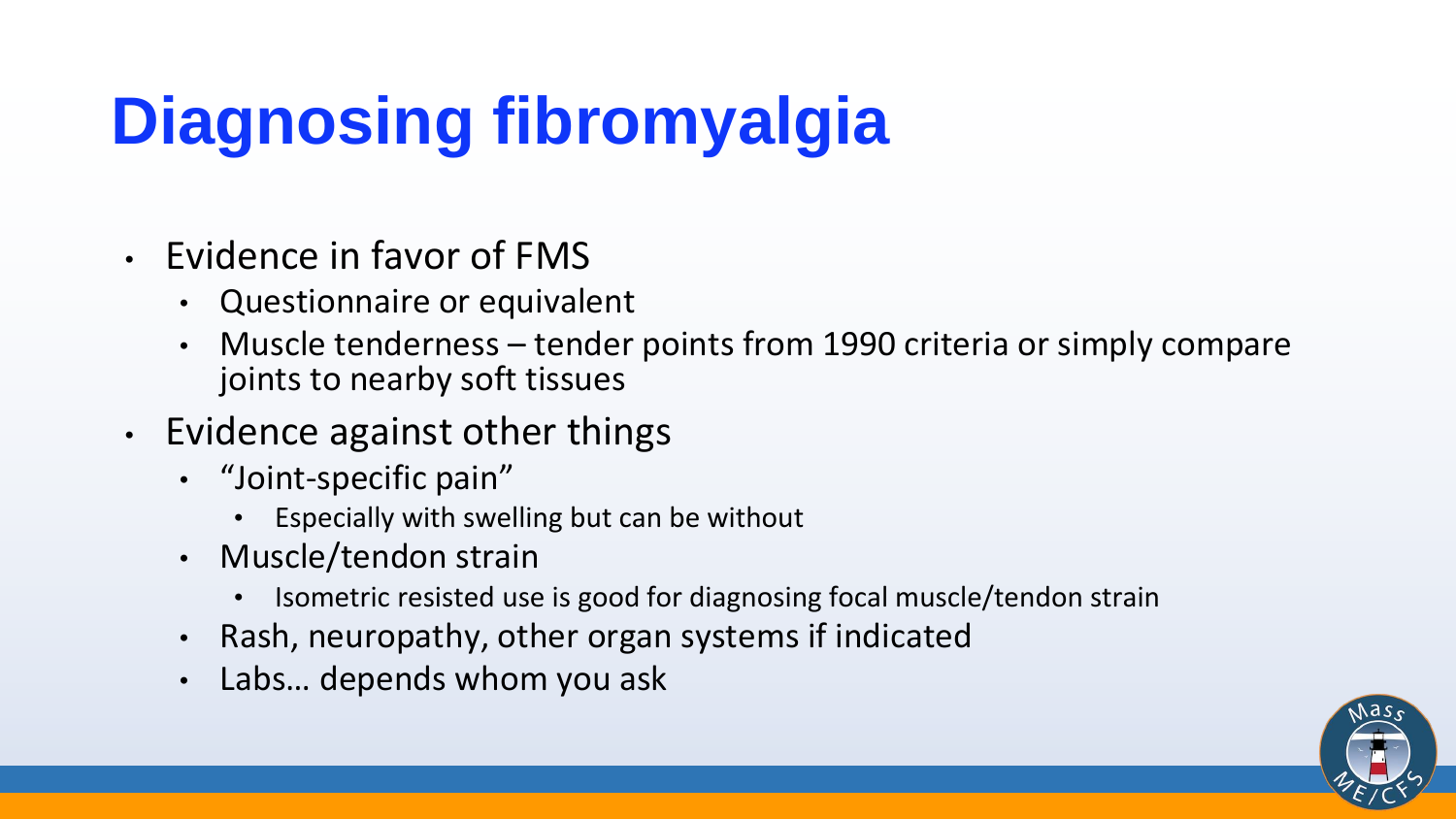### **Lab work-up to address differential diagnosis?**

- Large difference of opinion, ranging from none to several
- In order of reasonableness (my opinion):
	- ESR and CRP
	- CK
	- Vitamin D, Ca, Mg, Phos
	- Creatinine and urinalysis (because absent symptoms in kidney disease)
	- CBC/diff, LFT, TSH (to round out assessment of internal organs)
- Things to generally NOT send unless there's high suspicion:
	- ANA (lupus, Sjogren, "UCTD")
	- RF, CCP (rheumatoid arthritis)
	- HLA-B27 (ankylosing spondylitis and other spondyloarthropathies)
	- ANCA, myositis antibodies, TTG antibodies (or let GI decide)

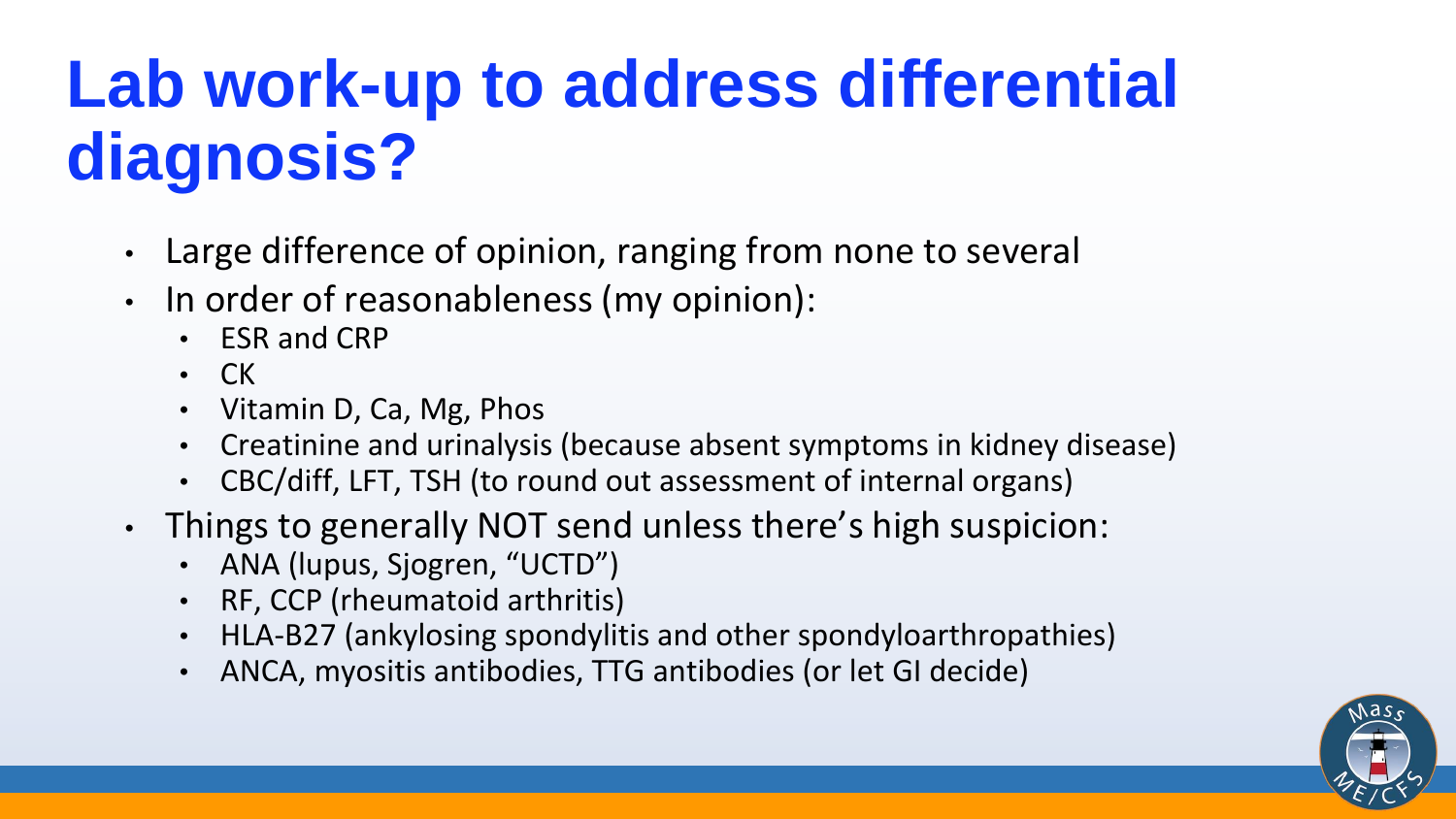### **Treatment**

- Non-pharmacologic
- Pharmacologic
- Both of these include varying levels of evidence

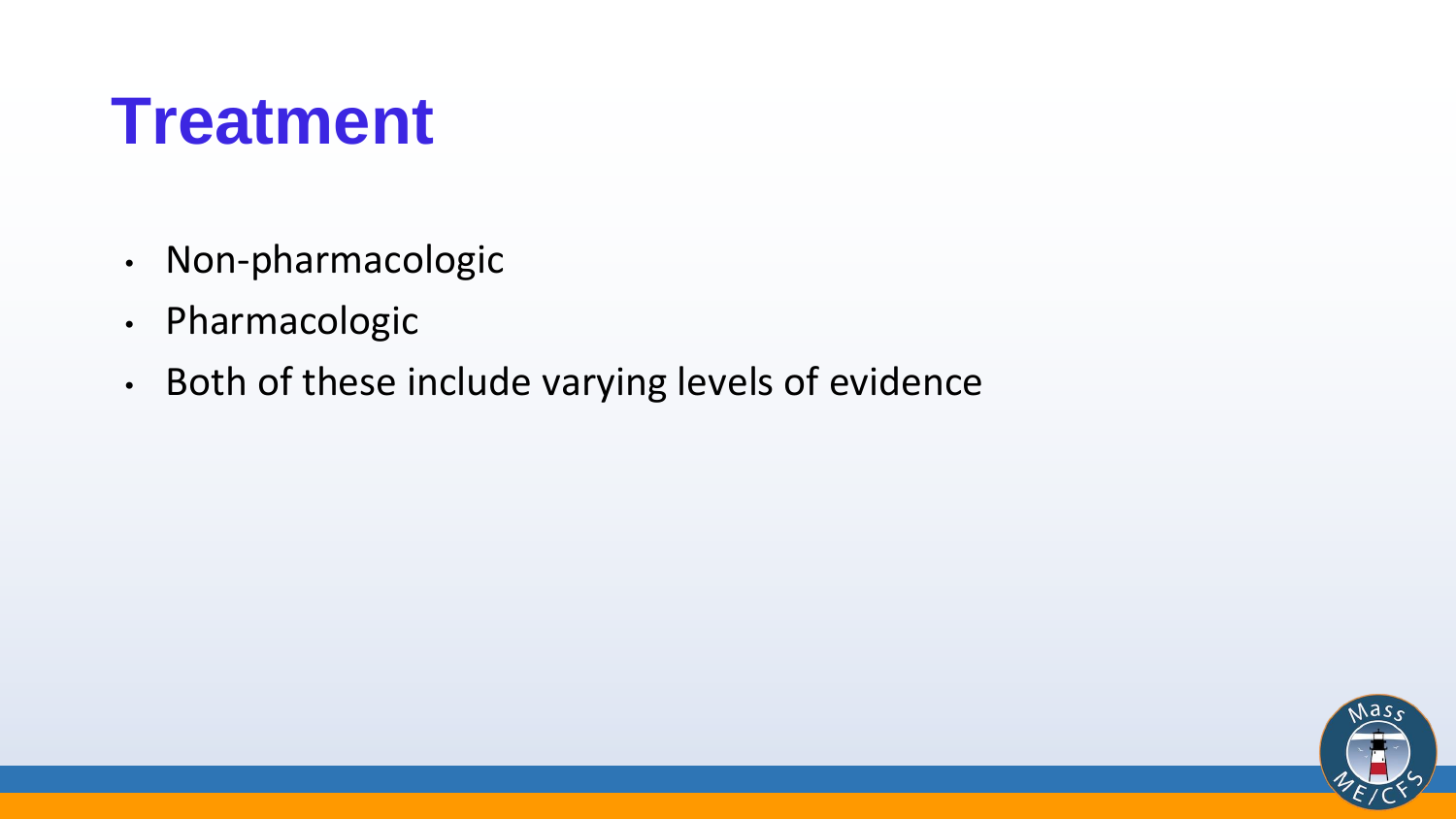## **Non-pharmacologic approaches**

- Education!
	- Realistic goals focused on self-management -> better function
- Exercise
	- Individualize to the patient, gradually increase intensity
	- Aerobic is mentioned the most but isn't the only evidence-based approach
	- Strength training, water exercise
	- Tai chi, yoga
- Cognitive-behavioral therapy
	- Ideally supervised, but there are online courses
- Sleep hygiene
	- May need help in diagnosis and management of sleep disorders

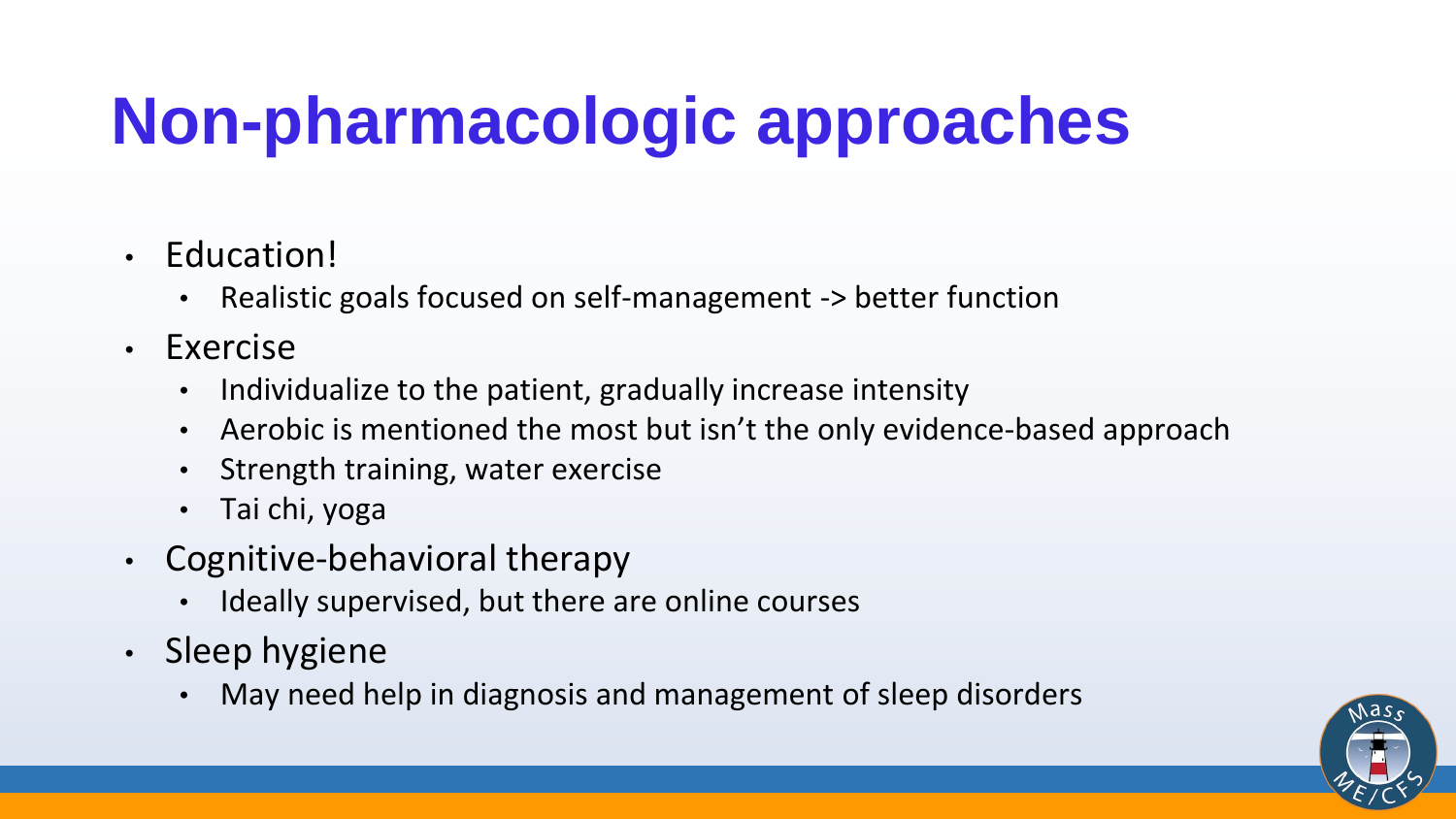### **Pharmacologic approaches – good evidence**

- Tricyclics: amitriptyline, cyclobenzaprine
- SNRIs: duloxetine, milnacipran
- Gabapentinoids: pregabalin, gapapentin
- Usual recommendation is to start with very low doses and titrate up gradually

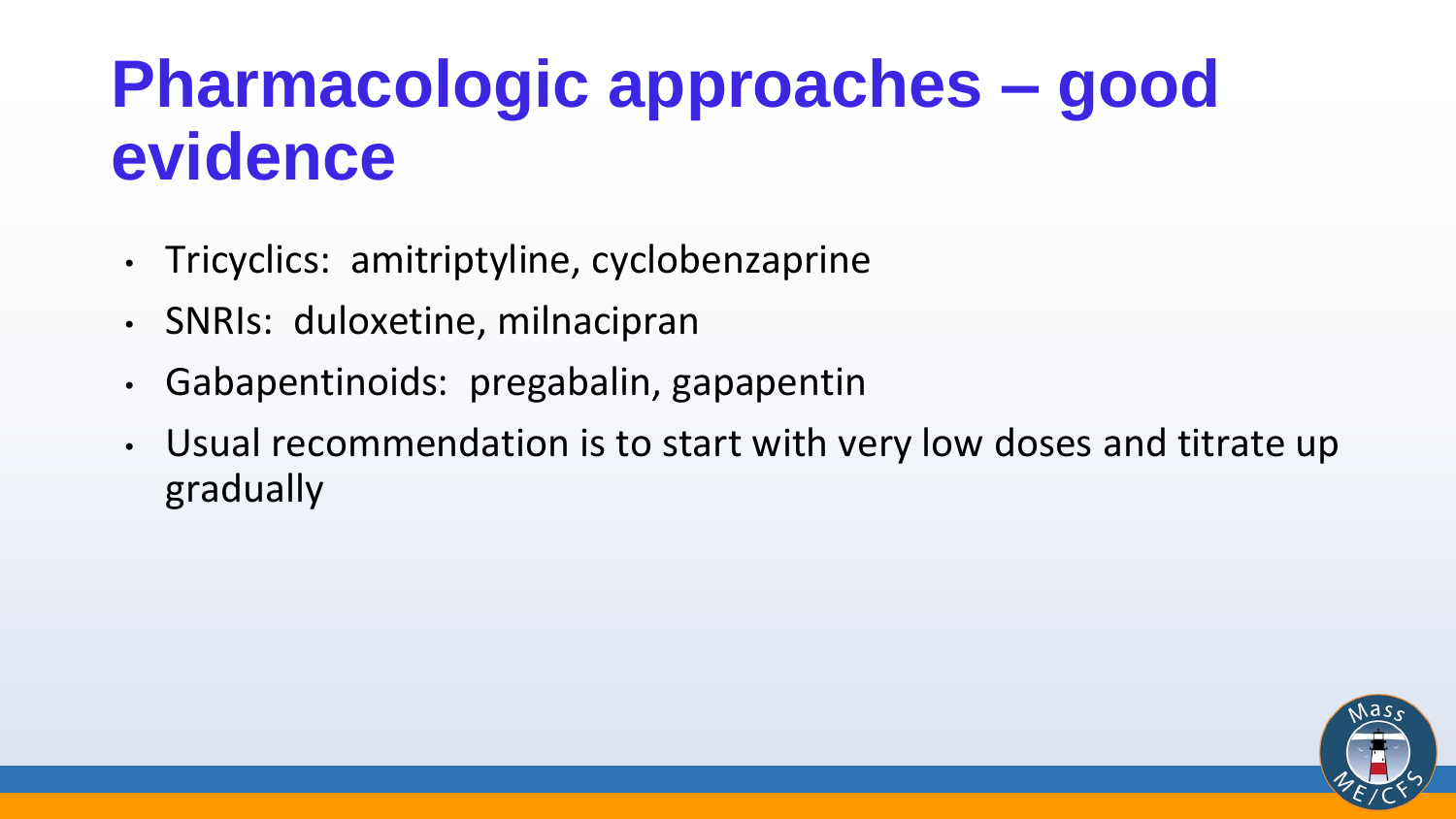## **Other pharmacologic approaches**

- Low-dose naltrexone
	- Supported by 2 small trials
	- Not FDA-approved and requires compounding, unlikely to be covered
	- 4.5 mg/day in evening, 3 mg or even lower is an alternative
- $\cdot$  SSRI's not clear that they work in FMS
- Cannabinoids needs more study
- NSAIDs don't work for FMS but could help with simultaneous mechanical causes of pain
- Tramadol avoid stronger opioids, don't work in FMS and risky

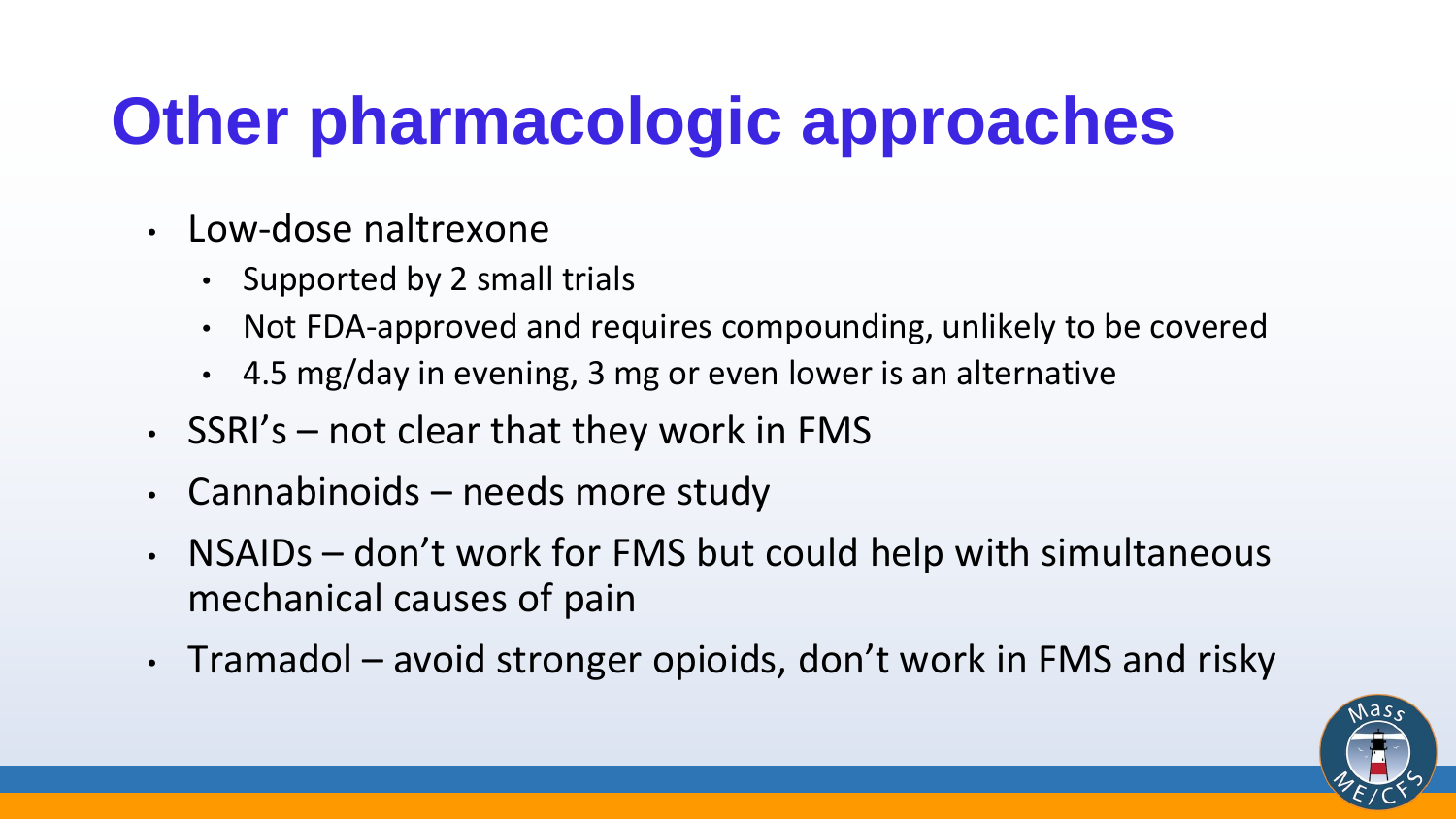## **Other non-pharmacologic approaches**

- Non-invasive electrotherapy
	- TENS
	- Transcranial direct current stimulation (tDCS)
- Acupuncture, massage
- Chiropractic
- Balneotherapy (mineral water), aromatherapy
- Mindfulness training, spiritual therapy
- Pilates, Zumba, other specific exercise regimens
- Diet changes, green tea, fish oil
- The time and money that >90% of patients put into such efforts is a good indicator of motivation to "get better"…

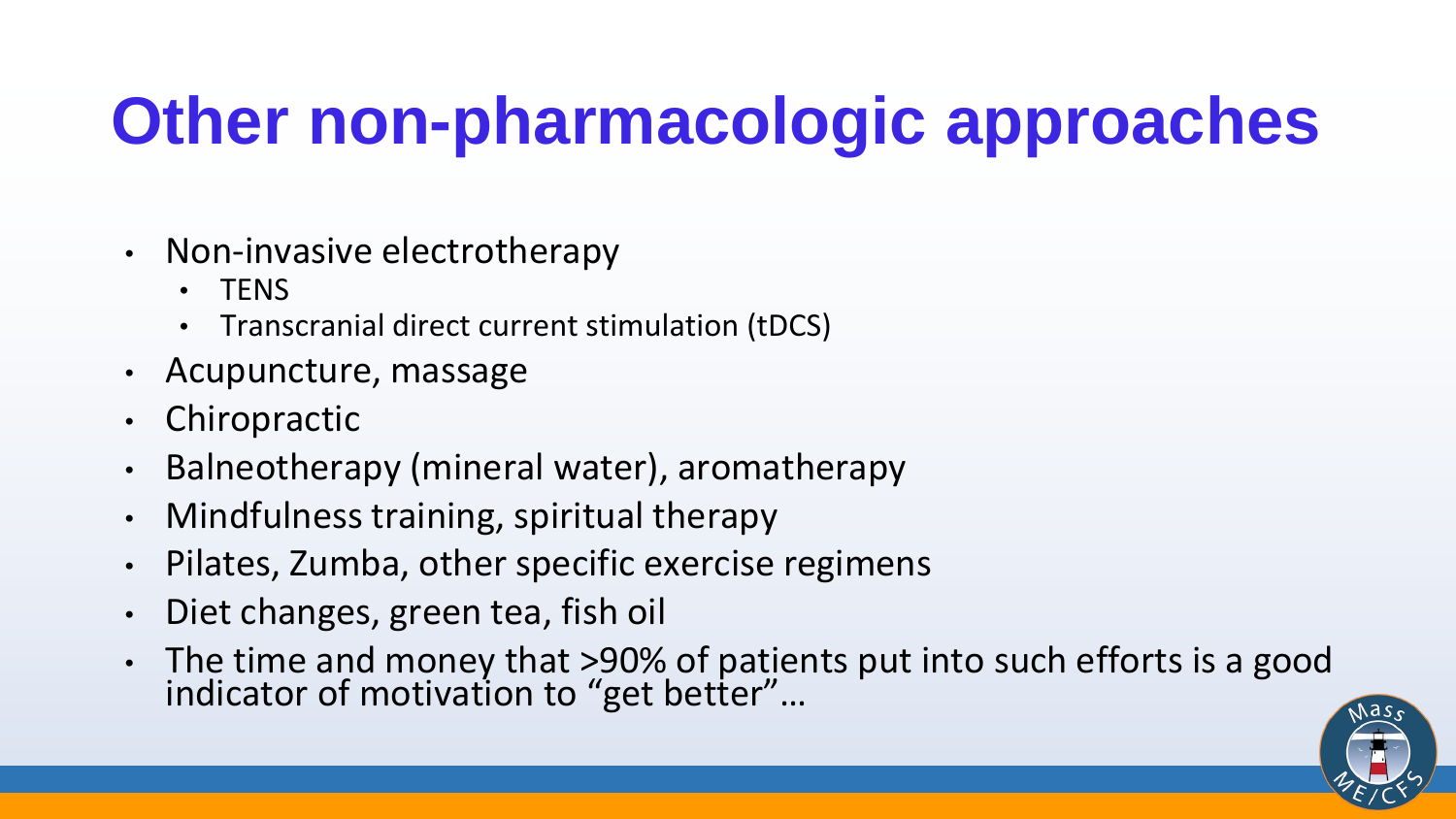### **My own non-evidence-based additions**

- Therapeutic alliance
	- Frequent, short visits if possible
	- Do "something" in the treatment realm
	- Trying to use the placebo effect is still respectful to the patient!
- Be aware of separate, concomitant problems but don't search for them, examples
	- Psych referral for depression or anxiety but not automatically
	- Consider mechanical causes of pain but don't do widespread imaging

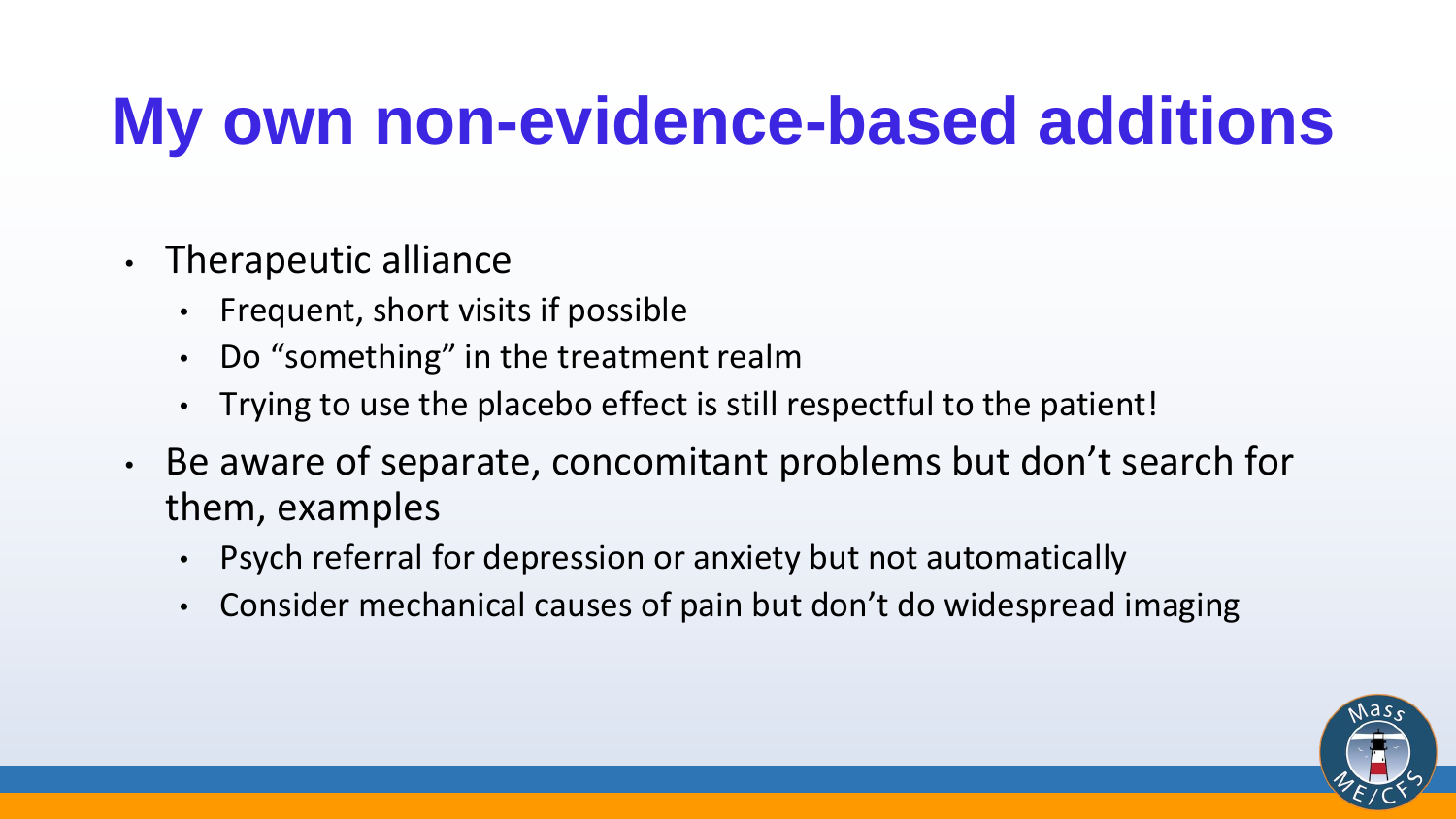## **Prognosis**

- Most studies are from referral centers and under-estimate the percentages of patients who improve
	- Studies have reported  $\sim$  0 65% with moderate improvement over years
- Partial but significant improvement over a long time should be the goal – unless there is a dramatic discovery
- Although patients often feel left out in practice, they should find some reassurance that FMS and related conditions are widely studied

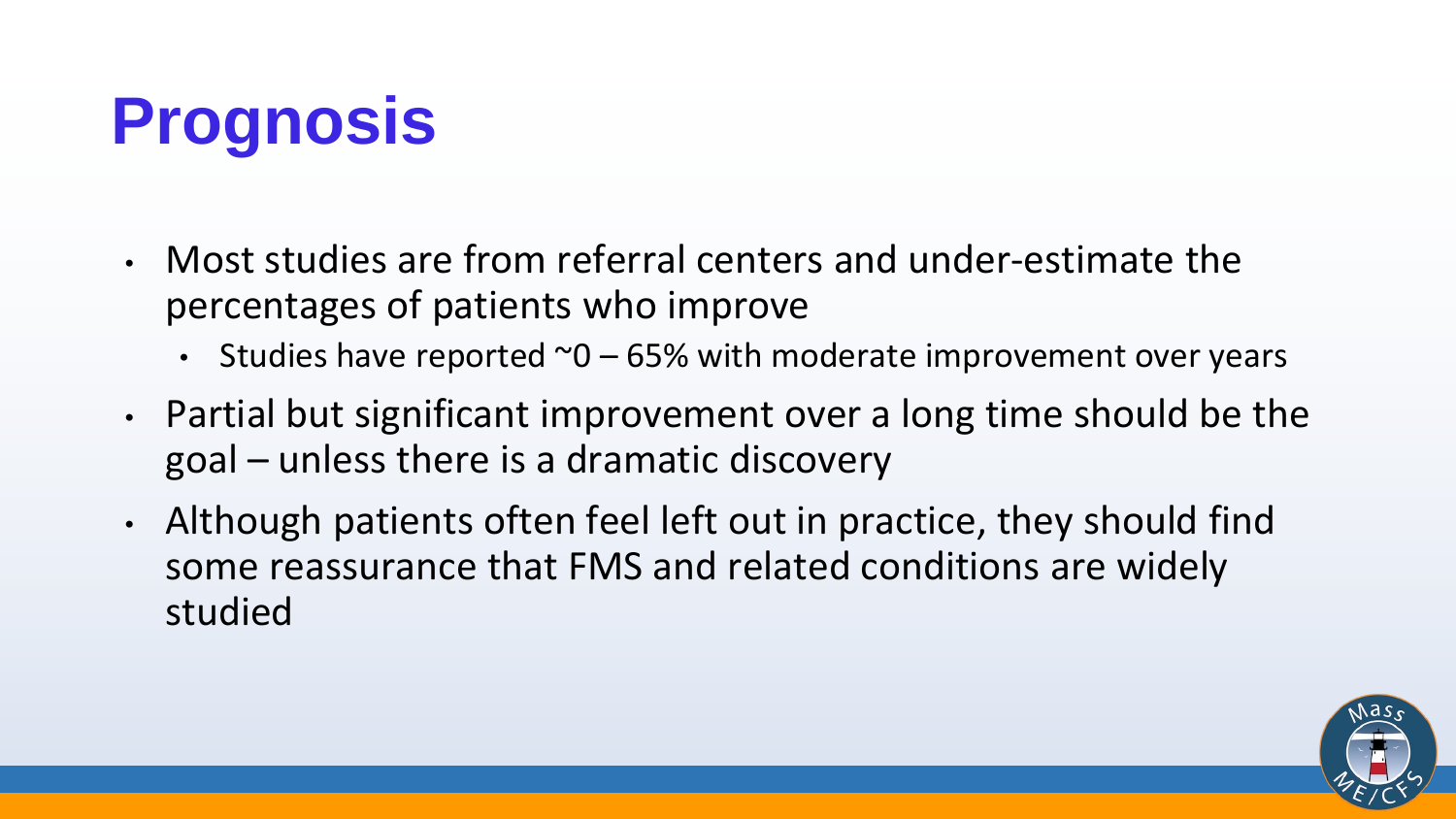### **References**

- Bair MJ and Krebs EE. Fibromyalgia. Ann Int Med (In the Clinic) 2020; ITC 34-48. Includes "Tool Kit" for clinicians and information sheet for patients.
- Clauw DJ. Fibromyalgia: a clinical review. JAMA 2014;311:1547-55.
- Borchers AT and Gershwin ME. Fibromyalgia: a critical and comprehensive review. Clin Rev Allergy Immunol 2015;49:100-151. 647 references.

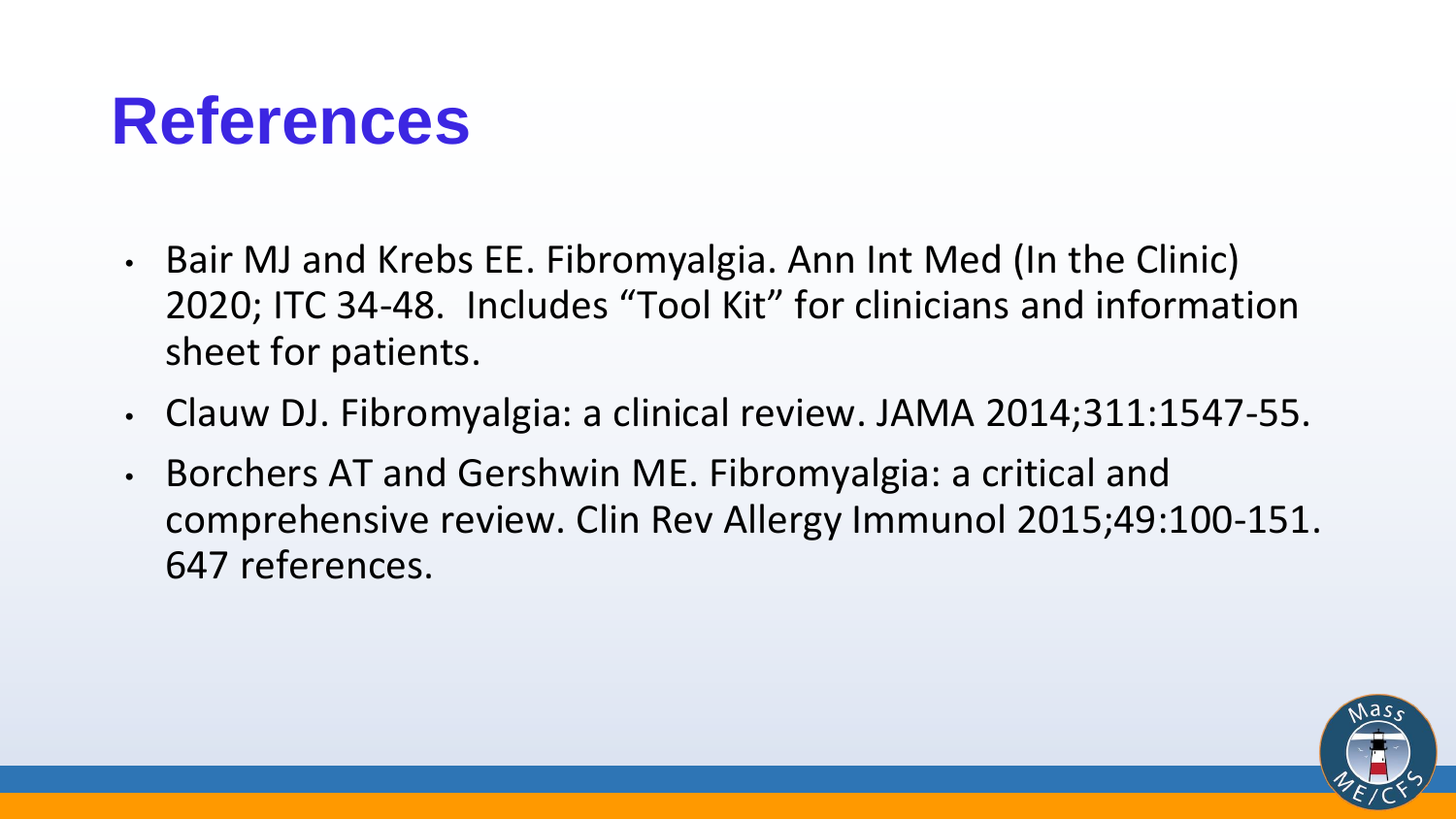### **Two patient stories**



### **Elizabeth Alexander**

• Fibromyalgia since childhood

### **Vicki Kneale**

• Diagnosed with FM in 2019